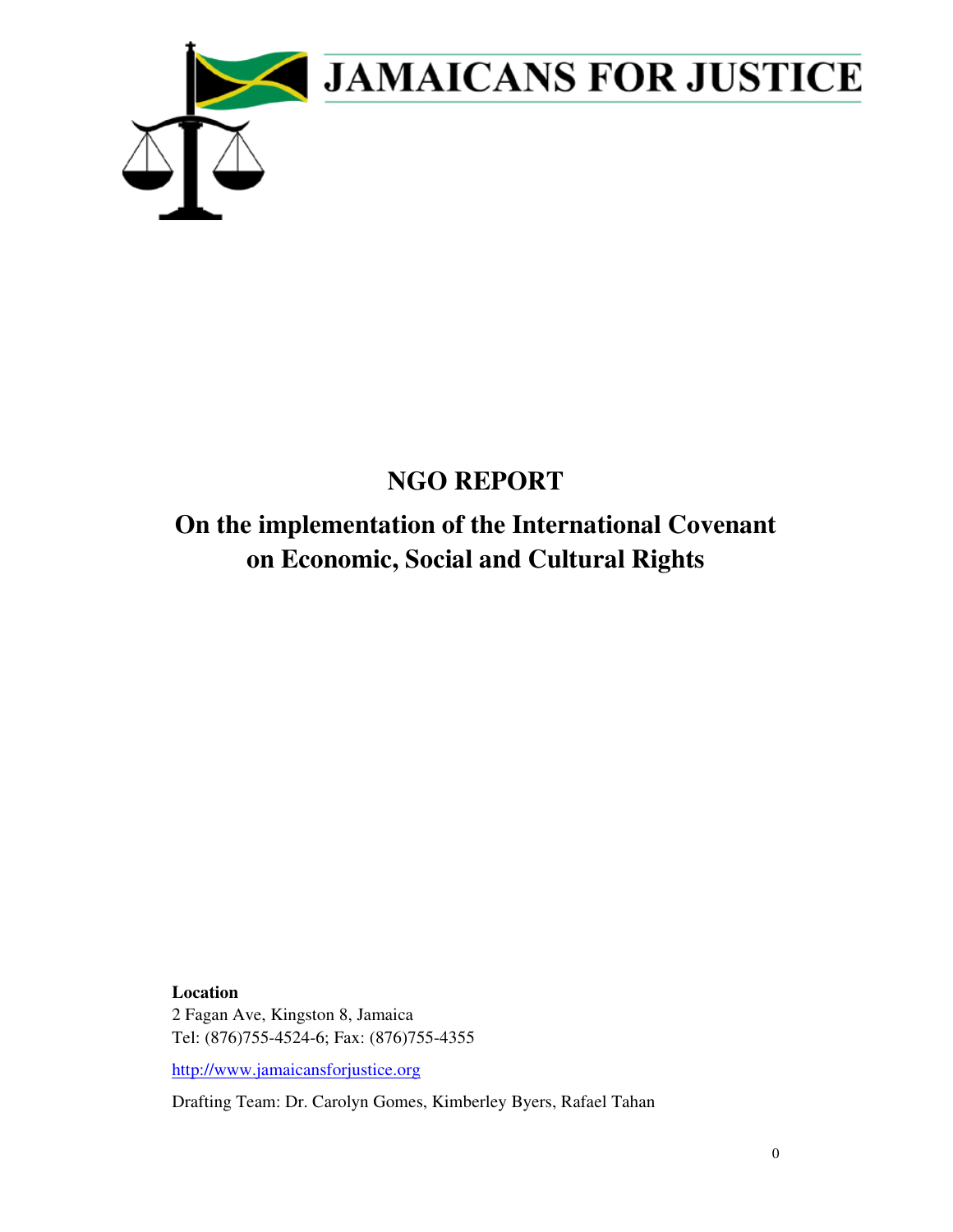# **Table of Contents**

|     |                                          | Paragraphs      | Page           |  |
|-----|------------------------------------------|-----------------|----------------|--|
| Ι.  | Introduction                             | $1-5$           | $\overline{2}$ |  |
| II. | Gener al overview: Legal Framework       | $6 - 10$        | 3              |  |
| Ш.  | Socio-economic Framework                 | $11 - 16$<br>4. |                |  |
| IV. | Specific rights of the Covenant          |                 |                |  |
|     | Article 6 (Right to work)                | 17-31           | 5              |  |
|     | Article 7 (Conditions of work)           | 17-31           | 5              |  |
|     | Article 8 (Trade unions)                 | 17-31           | 5              |  |
|     | Article 9 (Social security)              | 17-31           | 5              |  |
|     | Article 10 (Protection of the family)    | $32 - 83$       | 9              |  |
|     | Article 11 (Adequate standard of living) | $32 - 83$       | 9              |  |
|     | Article 12 (Health)                      |                 |                |  |
|     | Articles 13 and 14 (Education)           | 84-93           | 21             |  |
| V.  | Recommendations                          |                 | 24             |  |
| VI. | Questions                                |                 | 28             |  |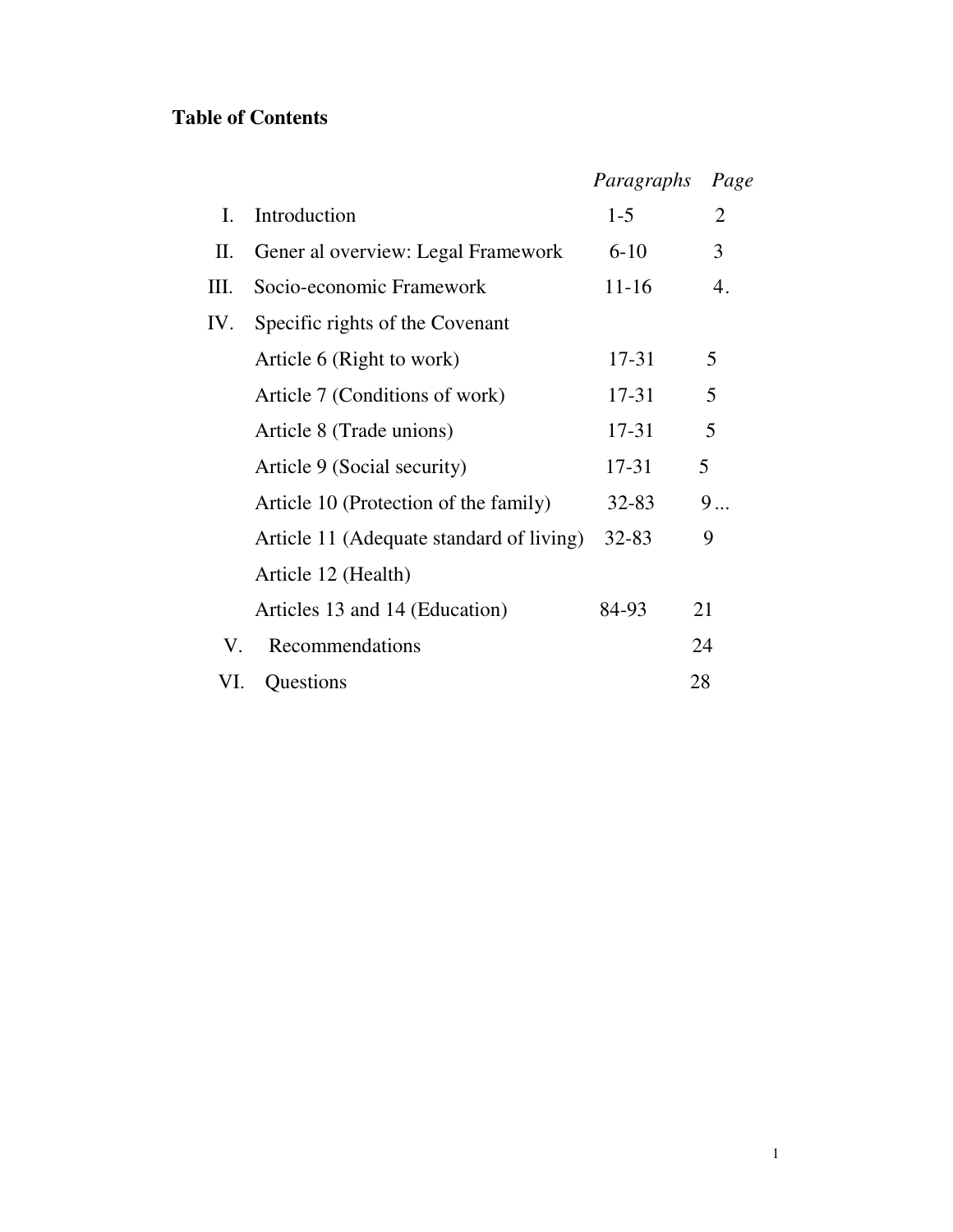# **I. Introduction**

- 1. The Committee has long recognized the important contribution which can be made by civil society in the provision of information concerning the status of the Covenant within States parties. The Committee was the first treaty body to provide non-governmental organizations (NGOs) with the opportunity to submit written statements and make oral submissions dealing with issues relating to the enjoyment or non-enjoyment of the rights contained in the Covenant in specific countries.
- 2. Therefore, Jamaicans for Justice is pleased to submit its report on the implementation of the articles 6 to 14 of the Covenant. The report seeks to address the related issues outlined by the third and fourth period report by the State of Jamaica as well as the recommendations from the concluding observations on Jamaica's Second Periodic Report.
- 3. Founded in 1999, Jamaicans for Justice (JFJ) is a non-profit, non-partisan, non-violent citizens' rights action organization. The organisation's mission is to bring fundamental changes in Jamaica's judicial, economic, social and political systems in order to improve the present and future lives of all Jamaicans.
- 4. It has been JFJ's belief since its inception that every citizen deserves respect, freedom and the right to enjoy a peaceful existence. The organization has devoted its advocacy and education efforts towards the protection of rights of the most vulnerable and underprivileged such as the mentally ill, children in state care, prisoners, gays and lesbians and people suffering from HIV/AIDS. The members of these groups often have limited or diminished capacity to protect their own interests and rights.
- 5. JFJ operates under a vision that seeks to attain a Jamaica where the human rights of all are ensured, where there is equal opportunity for all citizens to realize their full potential, enjoy a sense of well-being as well as a respect for the Jamaican culture.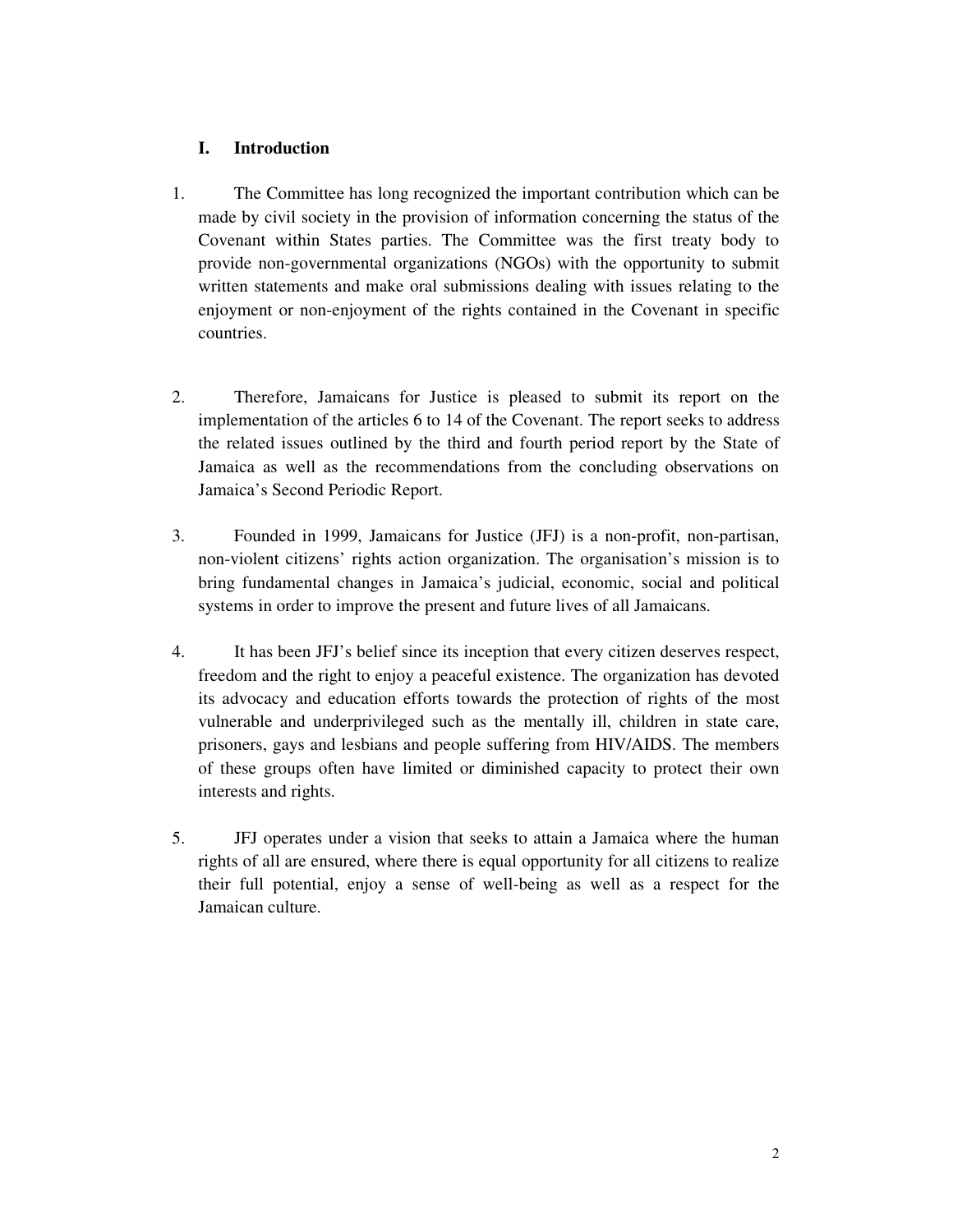# **General overview: Legal Framework and Socio-economic situation of Jamaica**

# **II. Legal Framework**

- 6. The Constitution of Jamaica 1962 is the supreme law. Jamaica is a dualism state based on the English Common Law system. In other words, international and national law do not operate in the same sphere. For dualists, international law regulates the relations between states whereas national law regulates the rights and obligations of individuals within states. In order to be able to claim the Covenant in front of a court, it has to be transposed into the domestic laws.
- 7. However, the state actors and lawmakers in Jamaica have a legal duty to comply with the terms of the international human rights conventions that Jamaica has ratified. The State is required to put the necessary legal and administrative mechanisms in place to adequately protect all people and to provide them with access to just and effective remedies.
- 8. Recently, Jamaica has enacted a Charter of Rights. The Charter of Fundamental Rights and Freedoms<sup>1</sup> was given Royal Assent on 8 April 2011. Although the Charter is a step in the right direction, there are many gaps within the provisions that, in our view, require amendments and/or challenges through litigation. Most notably the Charter fails to effectively protect the fundamental rights of all persons of Jamaica, thereby undermining the inherent dignity of all persons. In many respects the Charter sets out limitations to the promotion and protection of constitutional rights in a manner inconsistent with the Covenant.
- 9. Further, the Charter includes certain provisions that are not in line with the Covenant and which undermine the rights of citizens. In particular, the Charter (1) does not include the right to health care, or health facilities; (2) fails to protect from discrimination on the grounds of health status, mental or physical disability, sexual orientation, or language; (3) and is not reader friendly. The Bill is drafted in archaic language that is difficult for the layperson to understand and does not conform to more modern constitutions in other jurisdictions.
- 10. With the flawed provisions in the Charter of Rights and the failings of the current system of justice, the State is failing to provide equal protection of the law to all persons under Jamaican jurisdiction of Jamaica. It is particularly worrying that the most vulnerable elements of society are the least protected (including also,

<sup>&</sup>lt;u>.</u> <sup>1</sup> It can be consulted: http://www.jis.gov.jm/special\_sections/Bills%20&%20Acts/cab.htm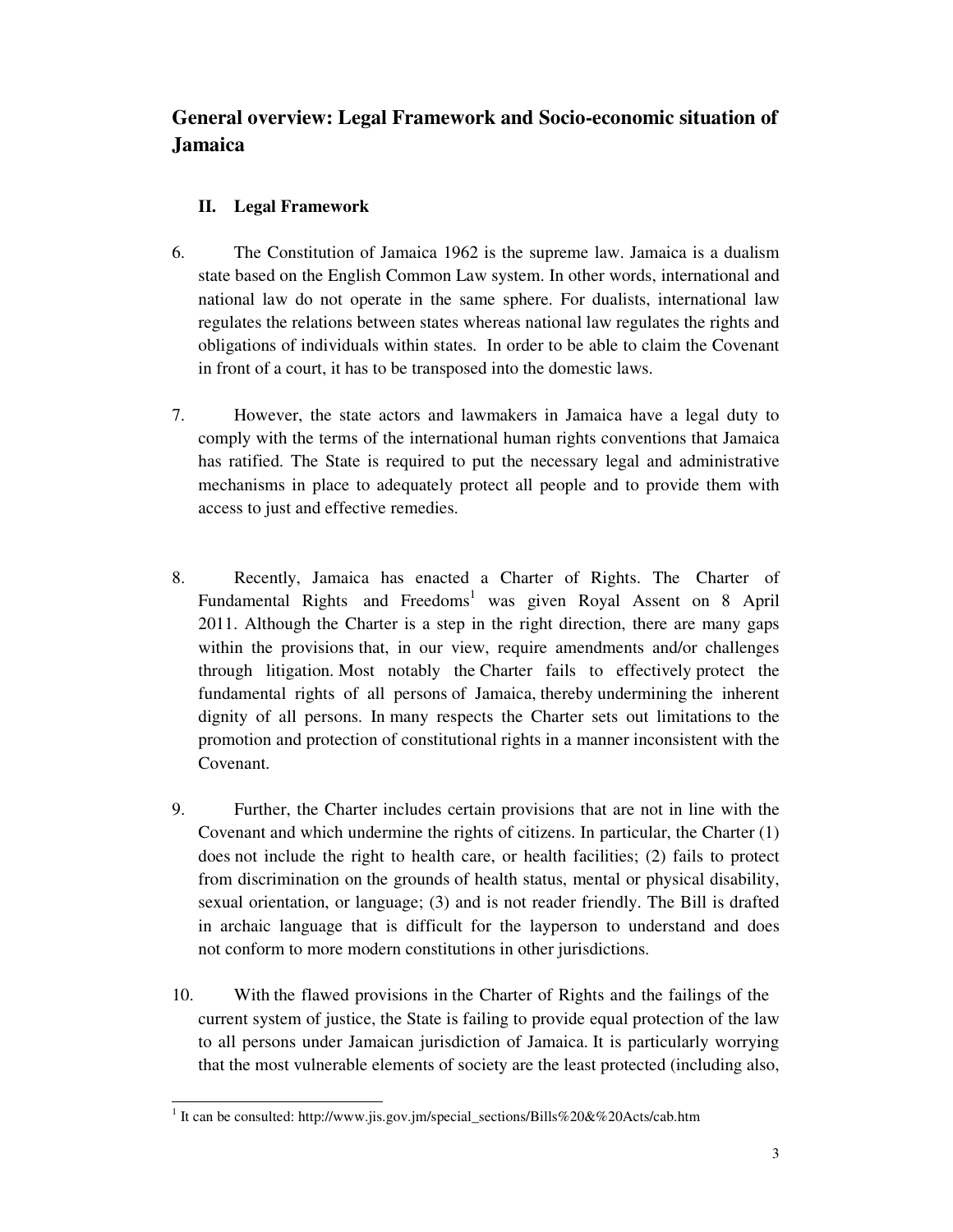children, women, and individuals from socio--economically depressed communities). Extreme poverty and social exclusion constitute a violation of human dignity. The Jamaican government has to promote the human rights of the poorest, and to put an end to extreme poverty. It is essential for Jamaica to foster participation by the poorest people in the decision-making process and to combat extreme poverty.

#### **III.Socio-economic Framework**

- 11. Some of the difficulties that will be highlighted in this document are notably the financial crisis, public debt, legal gaps, certain traditions and cultural attitudes in Jamaica. They are serious impediments to the full enjoyment by women, girls and boys of their rights under the Covenant. A culture of violence in Jamaica has created a climate where members of the society are unable to enjoy the economic, social and cultural rights, in particular women and children.
- 12. Jamaica is a small island developing state (SIDS) and has recently been classified by the World Bank as an Upper-middle Income<sup>2</sup> with a Gross National Income of US\$3,976 to \$12,275. The population of Jamaica is estimated at 2.7 million. Up to the early 1970s, Jamaica experienced significant economic growth, but a series of events triggered a period of recession and left the country on a lowgrowth path that has persisted.
- 13. Jamaica has been faced with an increasing array of external and internal shocks<sup>3</sup> which have negatively impacted on the economic growth and social development of the country. In addition, these shocks have increased the depth of the challenges that ordinary Jamaicans, especially the most vulnerable groups, must face in attempting to fulfil their human development potential.<sup>4</sup>
- 14. Moreover, Jamaica has many serious economic problems, including a sizable merchandise trade deficit, large-scale unemployment and underemployment, and a debt-to-GDP ratio of over 130%. Consequently, the high debt has led to under investment in public infrastructure, education, and crime reduction strategies. It also erodes the confidence of private investors. Jamaica's onerous debt burden--

1

<sup>&</sup>lt;sup>2</sup> Country and Lending Groups: http://data.worldbank.org/about/country-classifications/country-andlending-groups

<sup>&</sup>lt;sup>3</sup> External shocks such as erosion of Trade preferences, increased competition and liberalized trading environments and the steady increase in oil prices. Internally, the country has been beset by severe increases in crime and violence and has seen a steady erosion of traditional core values, attitudes and practices.

<sup>4</sup> UN Report on Jamaica; *www.jm.undp.org/files/CCA-\_Jamaica\_3-final-unct.pdf*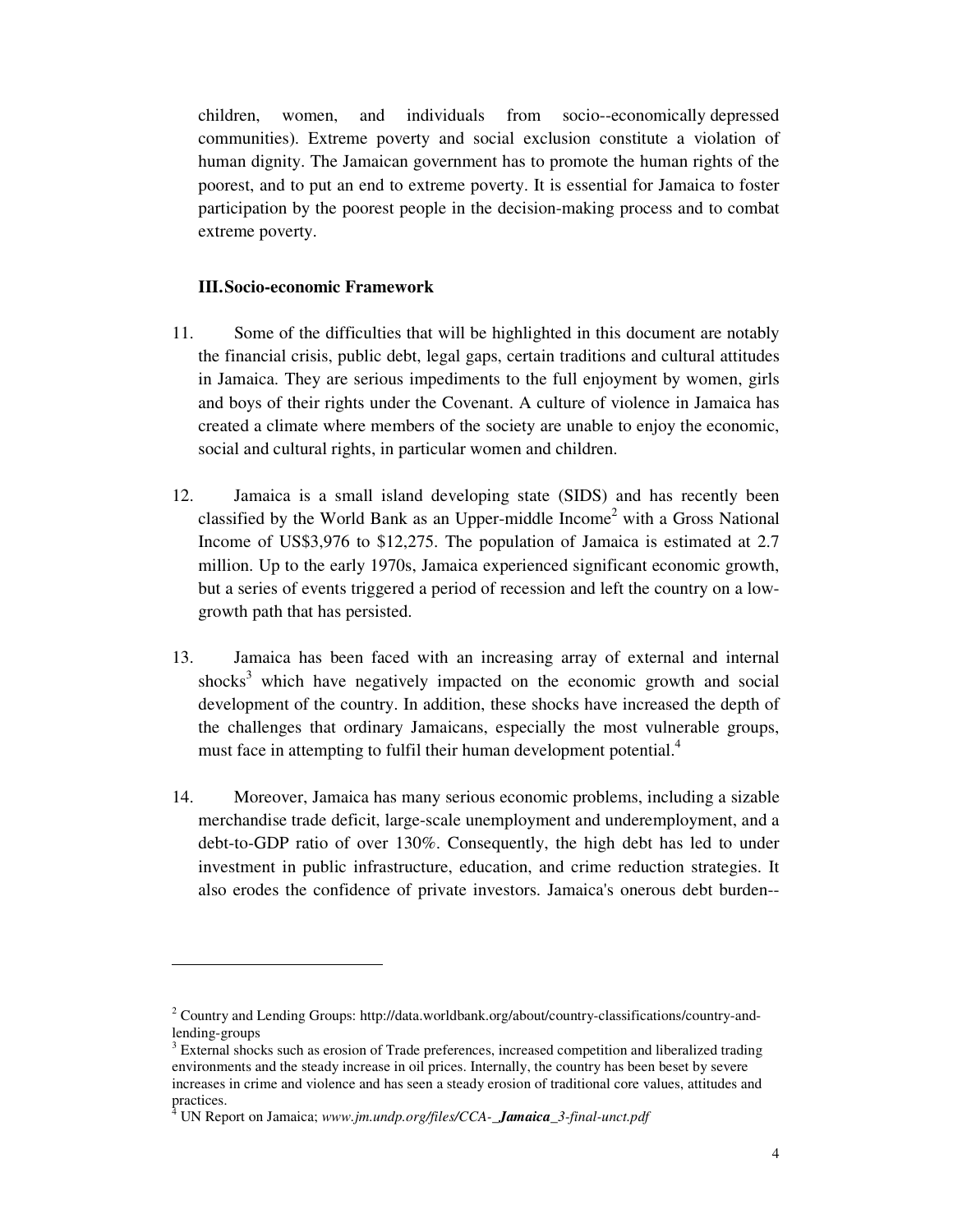the fourth-highest per capita--is the result of government bailouts of ailing sectors of the economy, most notably the financial sector in the mid-to-late1990s.<sup>5</sup>

- 15. The country's economy is heavily dependent on services, which now account for more than 60% of GDP. Jamaica continues to derive most of its foreign exchange from tourism, remittances, and bauxite/alumina.<sup>6</sup> Remittances account for nearly 15% of GDP and are equivalent to tourism revenues. Remittances dipped during the global crisis, but have recovered and are near where they were before the global economic downturn. Three of Jamaica's four bauxite/alumina firms suspended operations in 2009 due to falling demand amid the global economic downturn. Only one of the three has restarted operations. Inflation was 12.6% in 2010 and 9.6% in 2009 (est.).<sup>7</sup>
- 16. The age structure is as follow: **0-14 years**: 30.1% (male 438,888/female 424,383); **15-64 years**: 62.3% (male 882,548/female 904,242); **65 years and over**: 7.6% (male 97,717/female 120,602) (2011 est.). The population growth is estimated at 0.714% (2012 est.) As for the birth rate is estimated at 18.89 births/1,000 population (2012 est.).<sup>8</sup>

#### **IV. Specific Rights of the Covenant**

**Articles 6, 7 and 9: right to work, conditions of work and social security** 

#### **The Charter of Rights**

17. The current Charter provides no provision to protect people suffering from underemployment; low remuneration; poor working conditions; exploitation, discrimination, and violation of rights; lack of representation and dialogue; lack of work security and professional mobility; lack of access (physical, technological, and informational); and lack of social security provisions. Further, the Government has taken no action or instituted any program to assist persons with disabilities to gain access to the workplace.<sup>9</sup>

 5 US Department of State; http://www.state.gov/r/pa/ei/bgn/2032.htm

<sup>6</sup> https://www.cia.gov/library/publications/the-world-factbook/docs/notesanddefs.html#2046

 $<sup>7</sup>$  Ibid.</sup>

<sup>8</sup> Ibid.

<sup>&</sup>lt;sup>9</sup> Pursuant to Art 13(3)(i) of the Charter of Fundamental Rights and Freedoms, the right to freedom from discrimination is expressed on the grounds of: (i) Being male or female; (ii) Race, place of origin, social class, colour, religion or political opinions. There is no general inclusive clause that takes into account any other grounds for discrimination. In our view, the categorisation of the right to freedom from discrimination, as stated in the Government's response, fails to protect the rights of all persons under Jamaican jurisdiction, particularly in regard to the protection from discrimination on the basis of sexual orientation and disability. This is particularly felt by members of the LGBTI community,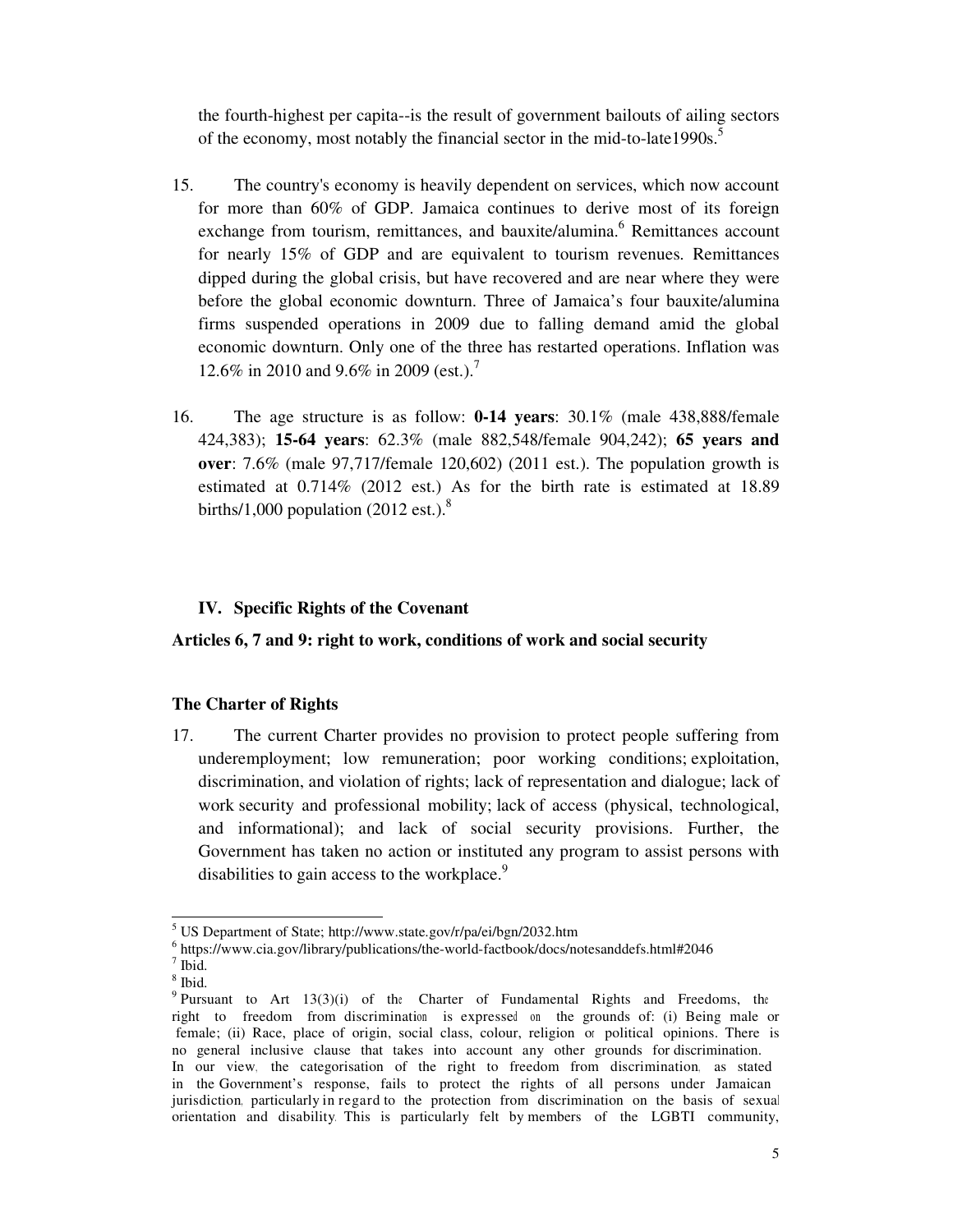#### **Unemployment**

| 2003 | 2004 | 2005 | 2006 | 2007 | 2008         | 2009 | 2010 | 2011                    | 2012 |
|------|------|------|------|------|--------------|------|------|-------------------------|------|
| 15.9 | 15   | .    | 11.J | 9.9  | $\mathbf{r}$ | 11.4 | 12.9 | 12 <sub>1</sub><br>12.4 | 12.7 |

#### **The percentage of unemployment in Jamaica<sup>10</sup>**

18. An alarming number is the unemployment rate among youth. In fact, the unemployment rate for people between the ages of 15 and 24 is at 27.1%. The male are at 22.5% and the female are at 33.1% (2009).<sup>11</sup>

#### **Acceptable Conditions of Work**

- 19. The law provides for a standard 40-hour workweek and mandates at least one day of rest per week. Work in excess of 40 hours per week or eight hours per day must be compensated at overtime rates. The law does not prohibit excessive compulsory overtime, and some employees, notably security guards, are regularly required to work 12-hour shifts. $^{12}$
- 20. The Ministry of Labour's Industrial Safety Division (ISD) sets and enforces industrial health and safety standards, mainly through factory inspections. Insufficient staffing in the Ministries of Labour, Finance, National Security, and Public Service contribute to difficulties in enforcing workplace regulations. The ISD conducts inspections, investigated accidents, warned violators, and gave them a time period in which to correct the violation.
- 21. The law provides workers with the right to remove themselves from dangerous work situations without jeopardy to their continued employment if they are trade union members or covered by the Factories Act. The law does not specifically protect other categories of workers in those circumstances.<sup>13</sup>

#### **Gender Equality**

<u>.</u>

the mentally ill, those living with (HEALTH) HIV/AIDS, members and residents of

depressed socio-economic communities, and persons with disabilities.

http://www.state.gov/j/drl/rls/hrrpt/2010/wha/154511.htm

<sup>&</sup>lt;sup>10</sup> US State Department Report. https://www.cia.gov/library/publications/the-world-factbook/  $\frac{11}{12}$  Ibid.

<sup>&</sup>lt;sup>12</sup> U.S. Department of State, 2010 Human Rights Report: Jamaica, http://www.state.gov/j/drl/rls/hrrpt/2010/wha/154511.htm <sup>13</sup> U.S. Department of State, 2010 Human Rights Report: Jamaica,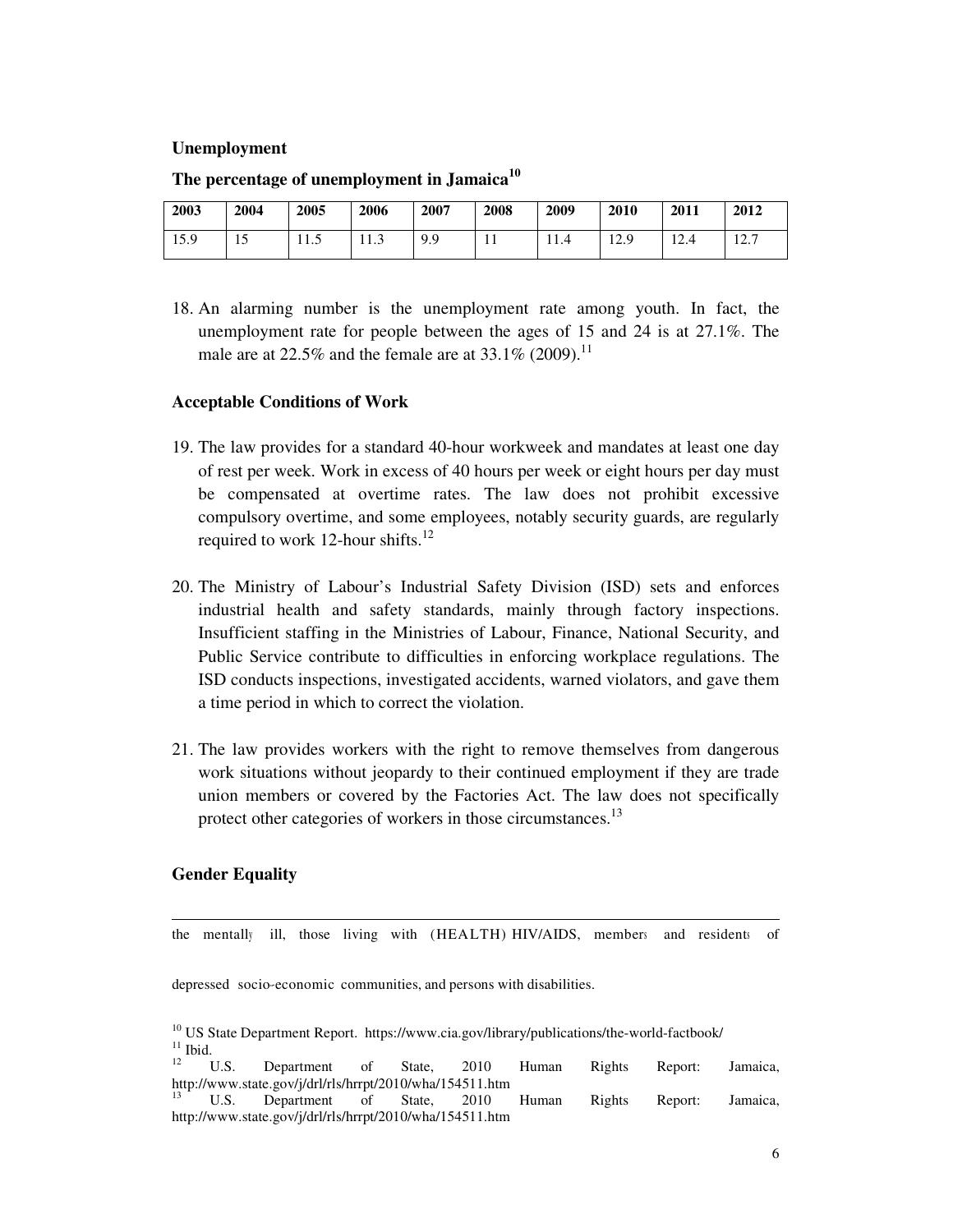- 22. The Government of Jamaica launched the Jamaica National Policy for Gender Equality (NPGE) on March 8, 2011. The policy aims to "reduce all forms of gendered discrimination and promote greater gender equality and social justice." While the implementation of this policy is a step in the right direction, it still remains that women and children are the poorest and most vulnerable section of the population.
- 23. We also wish to underline the efforts made by the Bureau of Women's Affaires (BWA), reporting to the minister of development, which oversaw programs to protect the legal rights of women. Unfortunately, these programs have limited effect. $^{14}$
- 24. In fact, women comprise 43.2% of the labour force and are concentrated in the lowest paying sectors of the economy. Unemployment among women is almost two times that of men. Females in the 14-24 age range have an unemployment rate of 33.1%, as opposed to 22.5% for males in the same age category.<sup>15</sup> Female headed households are larger and consume 17% less than male headed households.<sup>16</sup> Most of the thousands of female household workers are among the working poor, earning a minimum wage of JA\$4500/week (approximately  $USS52/week)^{17}$  and are without any form of social protection such as healthinsurance or support of labour unions and where the cost of life is high. The poverty rate is especially very high among women who head singleparent households.
- 25. Women continue to face more challenges than men in respect to credit, real estate and other property issues. For example, women only occupy 20% of agricultural lands and continue to face discrimination in agricultural work due to it still being considered a "man's domain." As such, rural women and their families are among the poorest segment of the population, and female agricultural workers often face inhumane working conditions.<sup>18</sup> The disadvantage faced by women has been noted by the Rural Agricultural Development Authority, who found that the roles of women in the agricultural industry are gender specific and result in women earning lower wages than men.

**<sup>14</sup>** U.S. Department of State, 2010 Human Rights Report: Jamaica, http://www.state.gov/j/drl/rls/hrrpt/2010/wha/154511.htm

<sup>&</sup>lt;sup>15</sup> Economic and Social Survey of Jamaica. (2009).

<sup>&</sup>lt;sup>16</sup> Survey of Living Conditions (SLC) (2009).

<sup>&</sup>lt;sup>17</sup> Jamaica Gleaner, (January 26, 2011), 10 per cent increase in minimum wage; http://jamaicagleaner.com/gleaner/20110126/lead/lead3.html

<sup>18</sup> Women's Resource & Outreach Centre (WROC). (2011)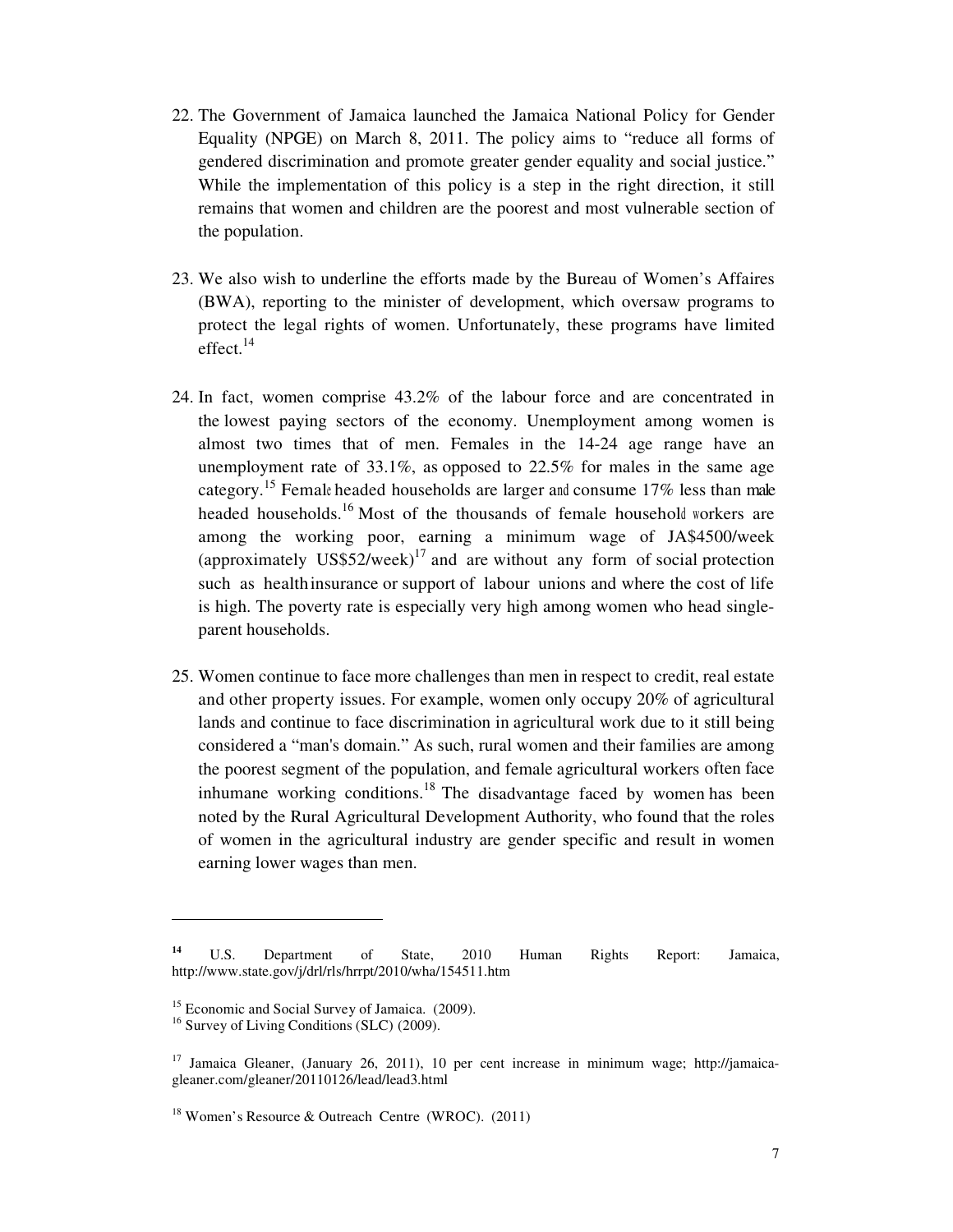26. Research conducted by Women's Resource and Outreach Centre (WROC)<sup>9</sup> in collaboration with the Canadian International Development Agency (CIDA) (2008) showed that while women have made significant strides in educational and professional development, they only comprise 16% of members of private sector boards and 33% of public sector boards. While the Employment (Equal Pay for Men and Women) Act  $(EPMWA)^{20}$  is an important step in the attainment of equality between women and men, current practices continues to be at odds with the policy. For example, women working in higher income brackets continue to receive lower wages than their male counterparts despite the fact that they have comparable or higher levels of education levels. $^{21}$ 

#### **Sexual Harassment**

27. There is no legislation that addresses sexual harassment, and the BWA reported that it has become a "disturbing problem." There are anecdotal reports of sexual harassment of women by the police as well as in the workplace, but few statistics are available. The BWA and NGOs such as Woman Inc. and Women's Media Watch believed that women often do not report such incidents because there are no legal remedies. $^{22}$ 

#### **Prohibition of Child Labor and Minimum Age for Employment**

- 28. The law protects children from exploitation in the workplace and stipulates that every citizen has a duty to report child abuse. The minimum age for employment is 15 years, and the law prohibits the employment of children under age 13 in any type of work.<sup>23</sup> Children between 13 and 15 years are permitted to engage in "light work," as defined by the Ministry of Labour, which will not disrupt their education or be harmful to their health. The Ministry's Child Labour Unit was responsible for monitoring and controlling child labour.
- 29. The Child Development Agency  $(CDA)^{24}$  is responsible for carrying out investigations of abuse. According to CDA officials, resources to investigate

<sup>&</sup>lt;sup>19</sup> The Women's Resource and Outreach Centre Limited is a non-governmental organization based in Kingston, Jamaica, whose mission is to promote gender equality and the empowerment of women and youth through social, economic and advocacy programmes.

 $20$  Enacted 1 December 1975.

<sup>&</sup>lt;sup>21</sup> Women's Resource & Outreach Centre (WROC). (2011)

U.S. Department of State, 2010 Human Rights Report: Jamaica, http://www.state.gov/j/drl/rls/hrrpt/2010/wha/154511.htm

<sup>23</sup> Child Care and Protection Act, 2004, section 33 and 34

<sup>&</sup>lt;sup>24</sup> The Child Development Agency became an Executive Agency on June 1, 2004 and is a merger of the Children Services Division, the Adoption Board and the Child Support Unit. The Agency has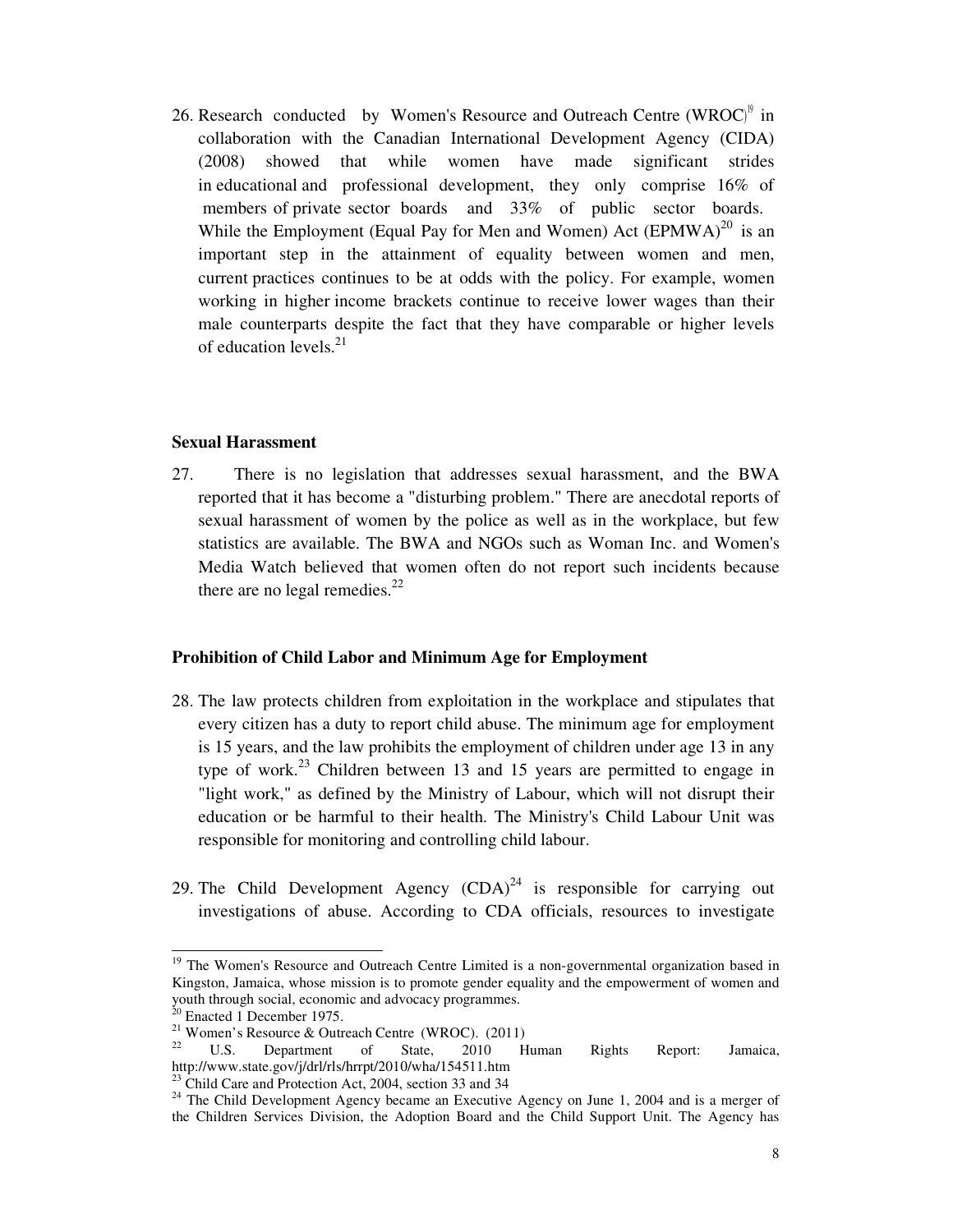exploitive child labour are insufficient. Children under the age of 12 peddle goods and services, beg on city streets, and work on plantations, farms, and construction sites, as well as in gardens, shops, and markets.

30. According to Marva Ximinies, the director of the Child Labour Unit in the Ministry of Labour and Social Security, there are currently about 16 000 Jamaican children that are forced to engage in some form of economic activity and just over 7000 are engaged in more hazardous work, which includes prostitution, the production of pornographic material and child slavery. The majority of Jamaica's child workers are found in the agriculture, market vendor, forestry and fishing, as mentioned above.

#### **Social Security Protection**

31. As it was mentioned in the Recommendations by the Committee in 2001, social security in Jamaica doesn't provide for universal coverage and excludes a considerable portion of the disadvantaged and marginalized groups in society, including older persons, single parents and persons with disabilities.

# **Articles 10, 11 and 12: protection of the family, adequate standard of living and health**

#### **Institutions**

- 32. The CDA is mandated to develop comprehensive strategies, policies and programmes to promote the rights and well-being of children. However, it does not have a recourse mechanism to address rights violations. In respect to the Bureau of Women's Affairs, while it is an important institution advancing the rights of women, it provides no recourse mechanism for rights violations.
- 33. Although the Office of the Public Defender<sup>25</sup> is essentially seen as the organization closest to the definition of a national human rights institution, its

statutory responsibility for children who are in need of care and protection i.e. those abused, neglected or abandoned as well as for children who are experiencing behavioural problems.

<sup>&</sup>lt;sup>25</sup> Pursuant to Section 13 (1)(a)(ii) of the Public Defender (Interim Provisions) Act, "the Public Defender shall investigate any action taken where he is of the opinion that any person or body of persons has suffered, is suffering or is likely to suffer an infringement of his constitutional rights as a result of any action taken by an authority or an officer or member of that authority." The Public Defender is, thus, authorized to investigate maladministration by public authorities after which, the following recommendations may be made to an officer of the public authority under investigation: (a) that the action which was the subject matter of the complaint be reviewed;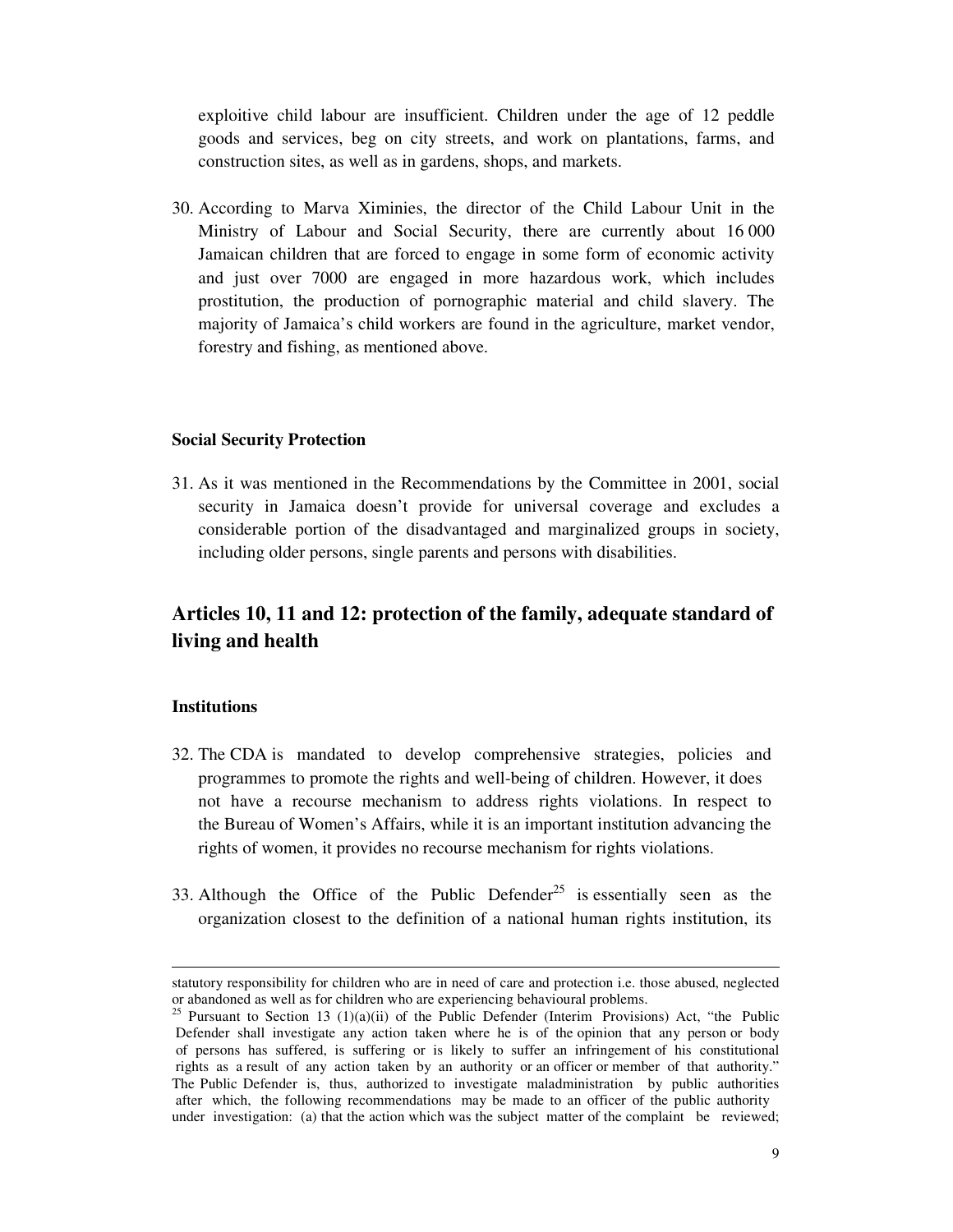mandate and capacity (it is comprised of one (1) public defender and a small support staff) would not satisfy the framework, scope and competence of a national human rights institution.<sup>26</sup>

- 34. Although the new Charter provides that "all persons are under a responsibility to respect and uphold the rights of others recognized in the charter," aside from the courts, there is no recourse available to those whose rights have been violated by private actors.
- 35. In other words, despite claims that legislative and institutional steps are being taken to curtail human rights violations, in reality, the government continues to fail to honour its obligations to safeguard and protect the human rights of its all persons under Jamaican jurisdiction.

#### **Women and Violence**

- 36. We wish to express our concerns regarding the violence that Jamaican women are suffering. There is a worrying trend of violence against women in Jamaica and figures reflect high levels of this violence.
- 37. Police statistics indicated that in 2009, a total of 503 women were victims of carnal abuse, 672 were raped, 163 women were victims of shootings, 160 were murdered, and  $1,162$  were victims of robbery.<sup>27</sup> NGOs believe the actual numbers were much higher, but no other statistics were available. $^{28}$
- 38. Additionally, the reproductive health survey published by the Ministry of Health in 2009, shows that approximately 20 per cent of girls ages 15-19 years old reported having been forced into sexual intercourse at some stage of their lives.<sup>29</sup>

 <sup>(</sup>b) the alteration of an enactment, rule or regulation which causes or may cause injustice or infringement of constitutional rights; (c) that compensation be made to the complainant. <sup>26</sup> The Jamaica Gleaner. (18 April 2010). Public Defender Cleans House. Available via http://jamaica--gleaner.com/gleaner/20100418/lead/lead5.html

 $27$  The Jamaica Gleaner, (November 27, 2010) Grange moves to shelter battered women,http://jamaicagleaner.com/gleaner/20101127/lead/lead4.html

<sup>&</sup>lt;sup>28</sup> U.S. Department of State, 2010 Human Rights Report: Jamaica, http://www.state.gov/j/drl/rls/hrrpt/2010/wha/154511.htm

<sup>&</sup>lt;sup>29</sup> The Jamaica Gleaner, (November 27, 2010) Grange moves to shelter battered women, http://jamaicagleaner.com/gleaner/20101127/lead/lead4.html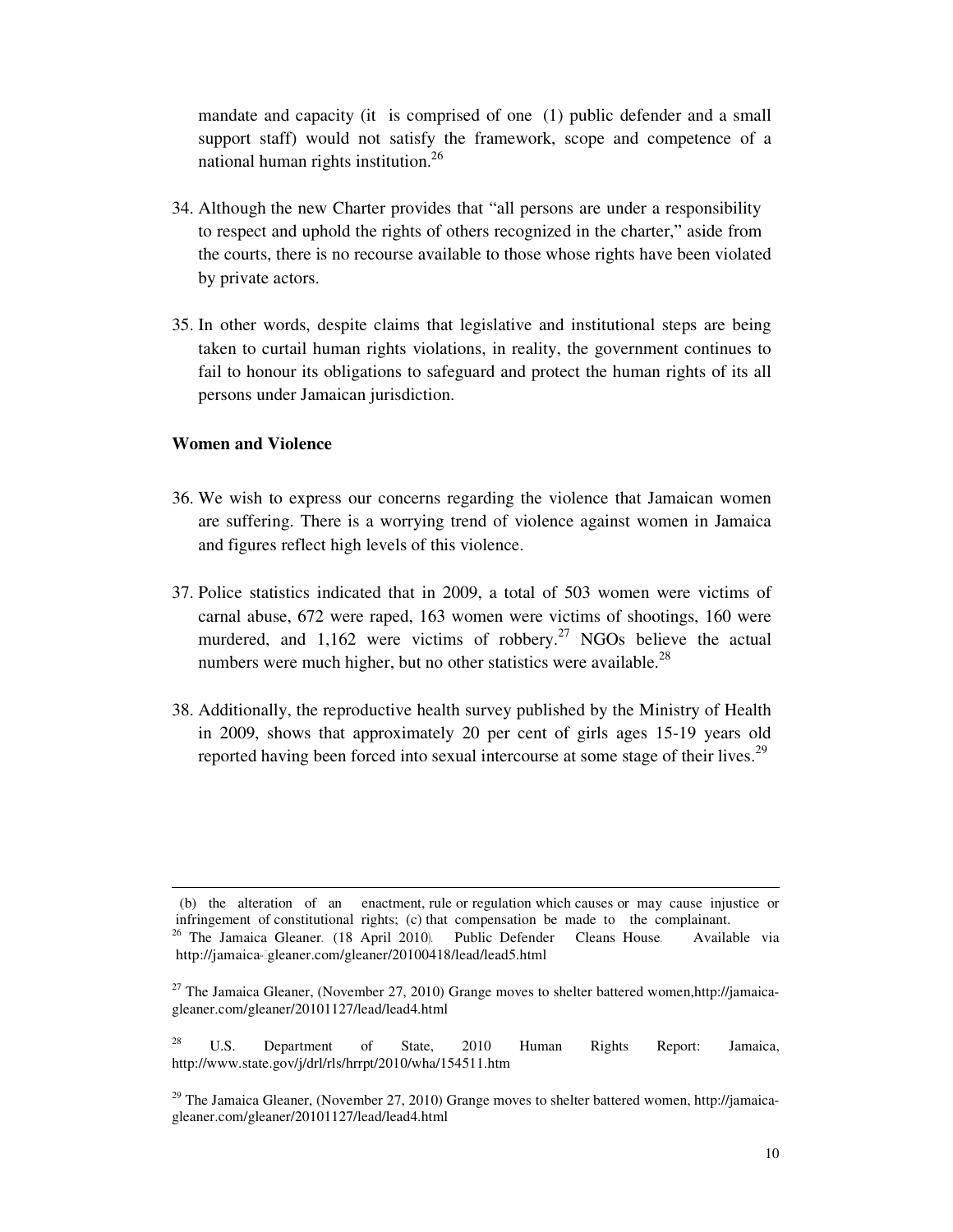#### **Domestic Violence**

- 39. The Domestic Violence Act 1996 was amended in order to give women the possibility of applying through the court system for a protective order (section 3(1)). However, enforcement of this protection is not sufficiently ensured by legislation. It is evident that without an adequate means to enforce a protective order, the order is without teeth and therefore fails to offer women the protection from violence that is so desperately needed in those circumstances.
- 40. Social and cultural norms perpetuate violence against women, including spousal abuse. The 2009 Sexual Offences Act criminalizes spousal rape, but only in certain circumstances. Violence against women is widespread, but many women are reluctant to acknowledge or report abusive behaviour, leading to wide variations in estimates of its extent. The law prohibits domestic violence and provides remedies including restraining orders and other no custodial sentencing. Breaching a restraining order is punishable by a fine of up to J\$10,000 (approximately \$114 US) and six months' imprisonment. Police are generally reluctant to become involved in domestic issues, which led to cases not being pursued vigorously when reported.
- 41. Domestic Violence and other forms of gender-based violence require legislative protections that provide effective safeguards from the alleged violence. The Government of Jamaica should implement a national plan of action to combat domestic violence. Further legislation should be implemented to assist and ensure that women who are able to obtain orders granting protection are able to properly enforce them. In this regard a national policy would address the issues relating to enforcement of the legislation enacted to protect women in these circumstances.
- 42. The Bureau of Women's Affairs is in the process of developing a Protocol for combating gender-based violence. Although the protocol is in its draft form, we are concerned by their not having collaborated with many of those organizations, both inside and outside of the government, involved in combating gender-based violence. Currently, the BWA operated crisis hotlines and managed a public education campaign to raise the profile of domestic violence, while the NGO Woman Inc. operated the only official shelter in Jamaica.<sup>30</sup>

 $30^{\circ}$ <sup>30</sup> U.S. Department of State, 2010 Human Rights Report: Jamaica, http://www.state.gov/j/drl/rls/hrrpt/2010/wha/154511.htm; *www2.ohchr.org/english/bodies/.../CEDAW-C-JAM-Q-6-7-Add1.pdf;* Special Rapporteur on Torture, Manfred Nowak made particular mention within his report to the shortcomings of the Domestic Violence legislation, in regards to the enforcement of protective orders.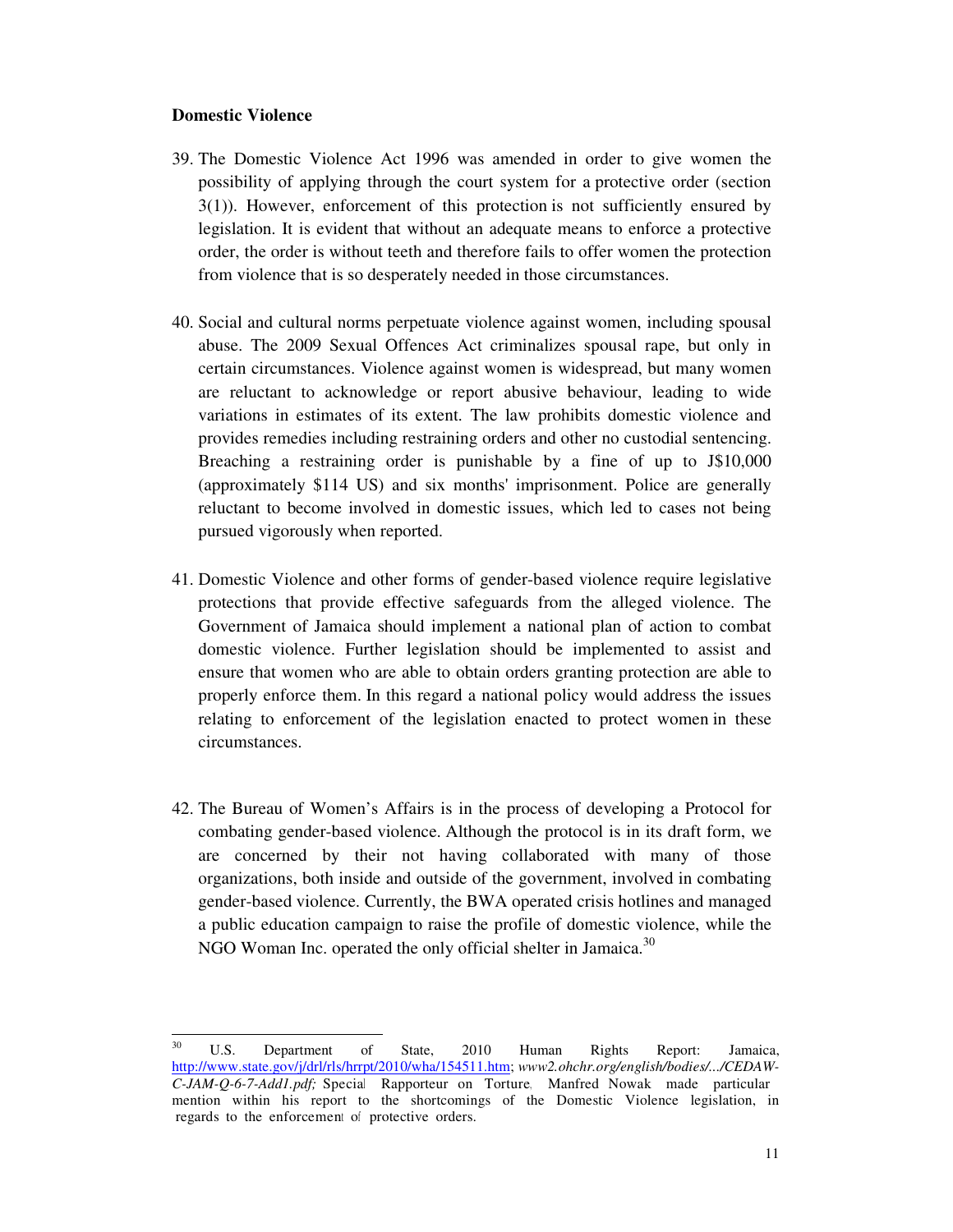#### **Crisis Shelter**

- 43. Woman Inc**.** is a voluntary, non-profit organization, founded in 1984. It functions as an emergency temporary residence for women in crisis. The location is kept confidential to protect the safety of the women. The cases are usually abused women, incest, rape, or temporary homelessness due to domestic violence. In many cases small children and babies are involved. The victims are generally seen at the Crisis Centre, the cases assessed and then sent to the Shelter.<sup>31</sup>
- 44. Unfortunately, due to limited funding, the women can only stay for a short time. This situation puts the women in danger and often forces them back to the situation that they escaped.
- 45. The Government of Jamaica espoused its commitment to bringing the country's legal framework into compliance with the provisions of CEDAW. However, the Government of Jamaica's response to the List of Issues merely sets out the legislation that exists to address equality between men and women without particularizing the societal responses to ensure equality between men and women. Therefore, while women appear to be making important strides, there remain significant barriers to their attaining full equality before the law and in the social, economic, and political sphere. Much of this is rooted in the deeply entrenched patriarchal system prevalent in Jamaican society.

#### **Trafficking of Persons**

- 46. The 10th Annual Trafficking of Persons Report by the US State Department describes Jamaica as "a source, transit, and destination country for women and children subjected to trafficking in persons, specifically conditions of forced prostitution and forced labour."<sup>32</sup> As such, we were pleased to note the Government's recent ratification of the Optional Protocol to the Convention on the Rights of the Child on the Sale of Children, Child Prostitution and Child Pornography.<sup>33</sup>
- 47. Statistics on the prevalence of sex tourism and trafficking is difficult to ascertain as there is no formal tracking system in place. Perhaps more accurately, the Government is unable to provide comprehensive data on the prevalence of sex tourism and trafficking in the country. According to a study of the Jamaican sex tourism and trafficking industry by Shared Hope International, there were

-

<sup>31</sup> http://www.ngocaribbean.org/?page\_id=462

 $32$  US Dept. of State. (2010). Trafficking in Persons Report, 2010. Available via http://www.state.gov/g/tip/rls/tiprpt/2010/index.htm

<sup>33</sup> 26 August 2011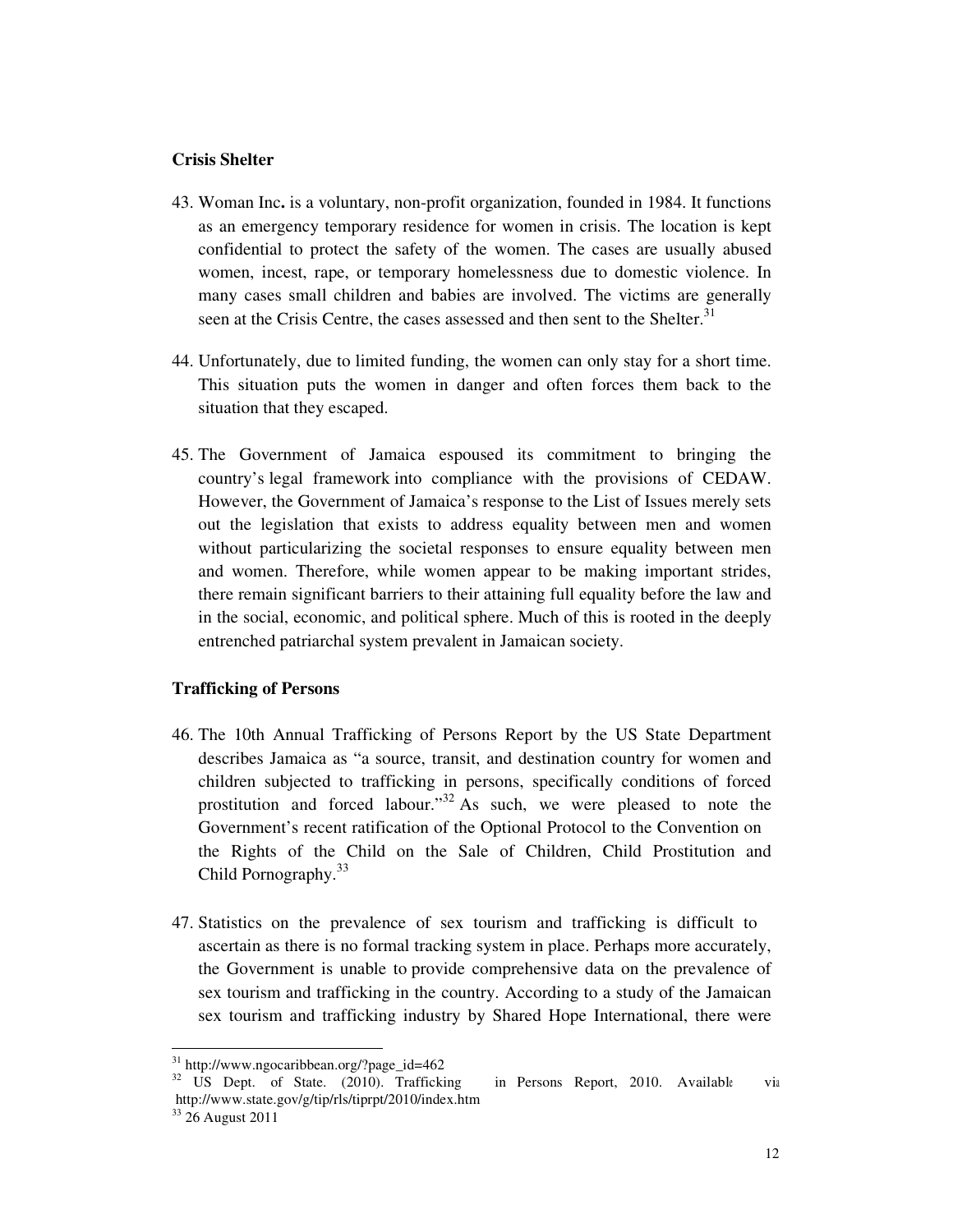approximately  $20,000$  individuals connected with the sex industry in  $2004$ .<sup>34</sup> Many of these persons are children. It is widely believed that many of the 1,859 children that went missing in 2009 were caught up in the trafficking industry.<sup>35</sup>

- 48. According to Hear the Children's  $Cry^{36}$ , between January and June of 2011, 1,144 children were reported missing. However, because of a lack of investigative resources, we are not sure how many were abducted and forced into human trafficking and prostitution.
- 49. A study by Ricketts and Dunn for the National Task Force against Trafficking in Persons found that trafficking victims were 79.3% females between the ages of 18 to  $24.37$  The reasons that led to persons becoming involved in the sex trade were: 27.3% - Poverty and unemployment; 22.1% - desire for a better job; and, 20.8% - inadequate financial support for children.
- 50. We are concerned about the lack of laws, policies or programmes to address explicitly the proliferation of sex tourism and its consequences which include the sexual exploitation and prostitution of women and children and the spread of sexually transmitted diseases. In particular, we are alarmed that school drop-out rates have increased as young girls are induced to leave school to enter the sex trade, sometimes even with the consent and encouragement of parents who benefit from their earnings.

#### **Disability**

51. The definition used to describe persons with a disability is an important factor in the discrimination experienced by these individuals. The *National Policy for*  Persons with Disabilities<sup>38</sup> defines a disability as, "any restriction or lack of ability to perform an activity in the manner or the range considered normal for a human being. Such restriction or lack of ability must be as a result of impairment." This definition is severely lacking, and we call upon the Jamaican government to implement a definition that is much more inclusive, such as the definition used in the UN Convention on the Rights of Persons with Disabilities: "Persons with disabilities include those who have long-term physical, mental, intellectual or sensory impairments which in interaction with

<sup>&</sup>lt;sup>34</sup> Shared Hope International. (2007). Demand: A Comparative Examination of Sex Tourism and Trafficking in Jamaica, Japan, the Netherlands, and the United States. Available via http://www.sharedhope.org/Portals/0/Documents/DEMAND.pdf

 $35 \text{ US}$  Dept of State. (2010).

<sup>36</sup> Local Jamaican NGO defending the rights of children

<sup>&</sup>lt;sup>37</sup> Ricketts and Dunn. (2007). Human trafficking for sexual exploitation and forced labour in Jamaica. National Task Force against Trafficking in Persons, Ministry of National Security, Government of Jamaica.

<sup>38</sup> http://www.mlss.gov.jm/pub/index.php?artid=26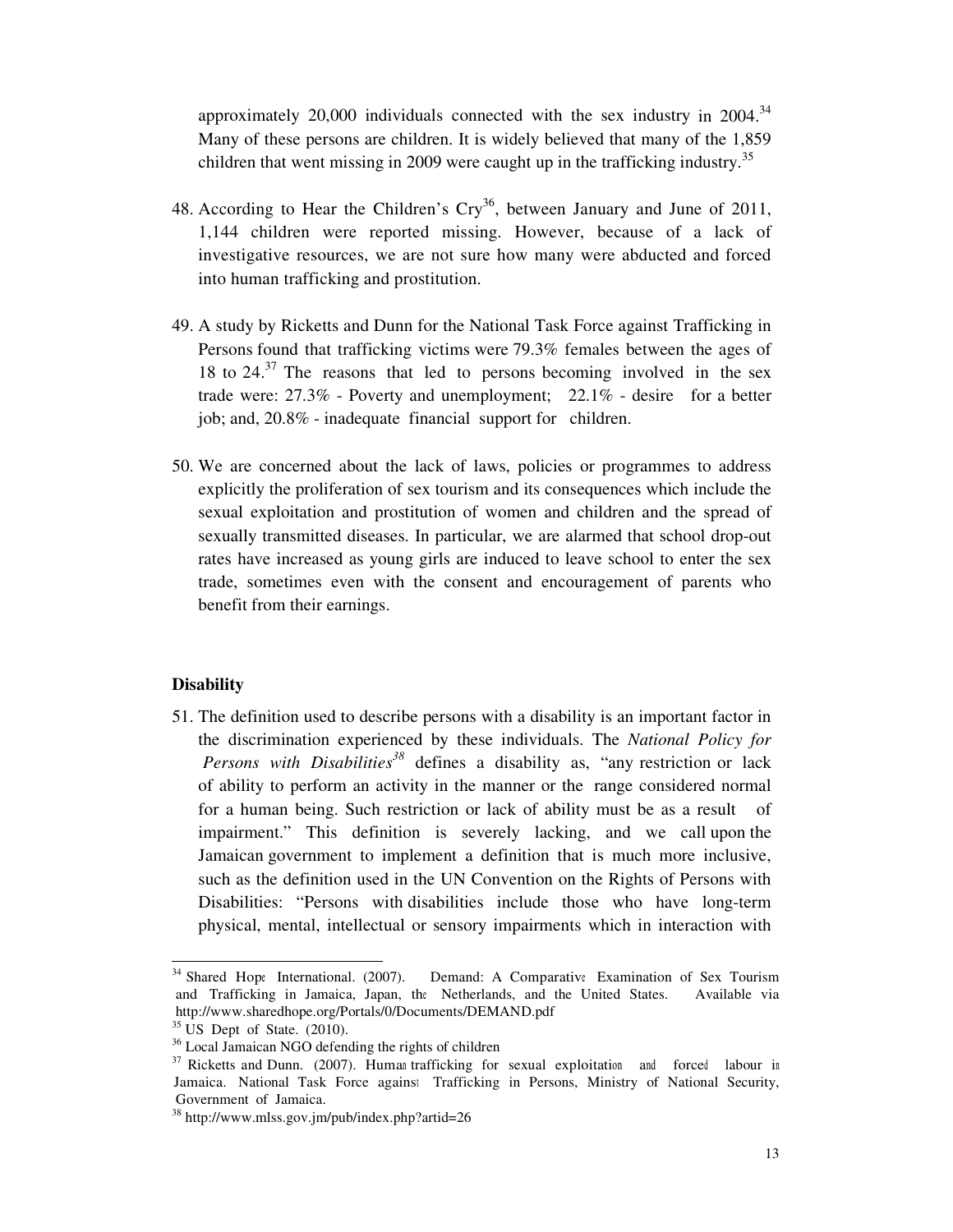various barriers may hinder their full and effective participation in society on an equal basis with others."

- 52. The current Charter also provides no provision to protect against discrimination on the grounds of disability. According to the Statistical Institute of Jamaica (STATIN) (2001), there are  $163,206$  persons  $(6.3\%)$  living with a disability over the age of five years in Jamaica, of which 36,088 are male and 127,118 are female. With women reporting 3.5 times more disabilities than men, they also experience a higher level of exclusion due to their gender coupled with their disability.
- 53. There is currently only one hospital in Jamaica to be a mental hospital, Bellevue Hospital, and the conditions are poor. According to consultant psychiatrist at the University Hospital of the West Indies, Dr Wendel Abel, "the pattern has been that people are admitted involuntarily for years, separated from their family and community and when you look at it, the very nature of admitting persons to an institution and keeping them there for years really constitutes a violation of their fundamental human rights. We have people locked away for years and their human rights, their fundamental human rights are taken away."<sup>39</sup> There are also times where the institution is forced to send patients to general hospitals since there is not enough space.
- 54. Moreover, the conditions of the different homes for disabled people are currently inhuman and degrading. We have seen many cases of patient half-naked on the floor, another patient lying on the corridor in his urine-soaked pants.<sup>40</sup> A few institutions have had amid of accusation of abuse and neglect to their patients, such as Golden Age Home $^{41}$ .
- 55. Children are also affected by the lack of protection against discrimination on the basis of disability. According to UNICEF, while a majority of children living with one or more forms of disability are in the  $5 - 14$  age group and thus are of school-age, only about 10% attend formal classes.<sup>42</sup> This has lifelong effects on the ability of children to adequately provide for themselves once they reach adulthood. We wish to stress that many disable children are placed in State care

 $39$  The Jamaica Observer, August 15, 2011, Sue Them! – Abel urges Bellvue patients to take Gov't to court, Read more: http://www.jamaicaobserver.com/news/SUE-THEM----Abel-urges-Bellevuepatients-to-take-Gov-t-to-court\_9450944#ixzz1owHuiHXs

 $40$  The Jamaica Gleaner, (April 5 2011), They are Babies, http://jamaicagleaner.com/gleaner/20110405/lead/lead1.html

<sup>41</sup> The Jamaica Gleaner, (April 17, 2011) Golden Age Action Tomorrow, *jamaicagleaner.com/gleaner/20110417/lead/lead2.html*

<sup>42</sup> UNICEF. (2006). *Situation Analysis on Excluded Children in Jamaica*. http://www.unicef.org/jamaica/resources\_ 3950.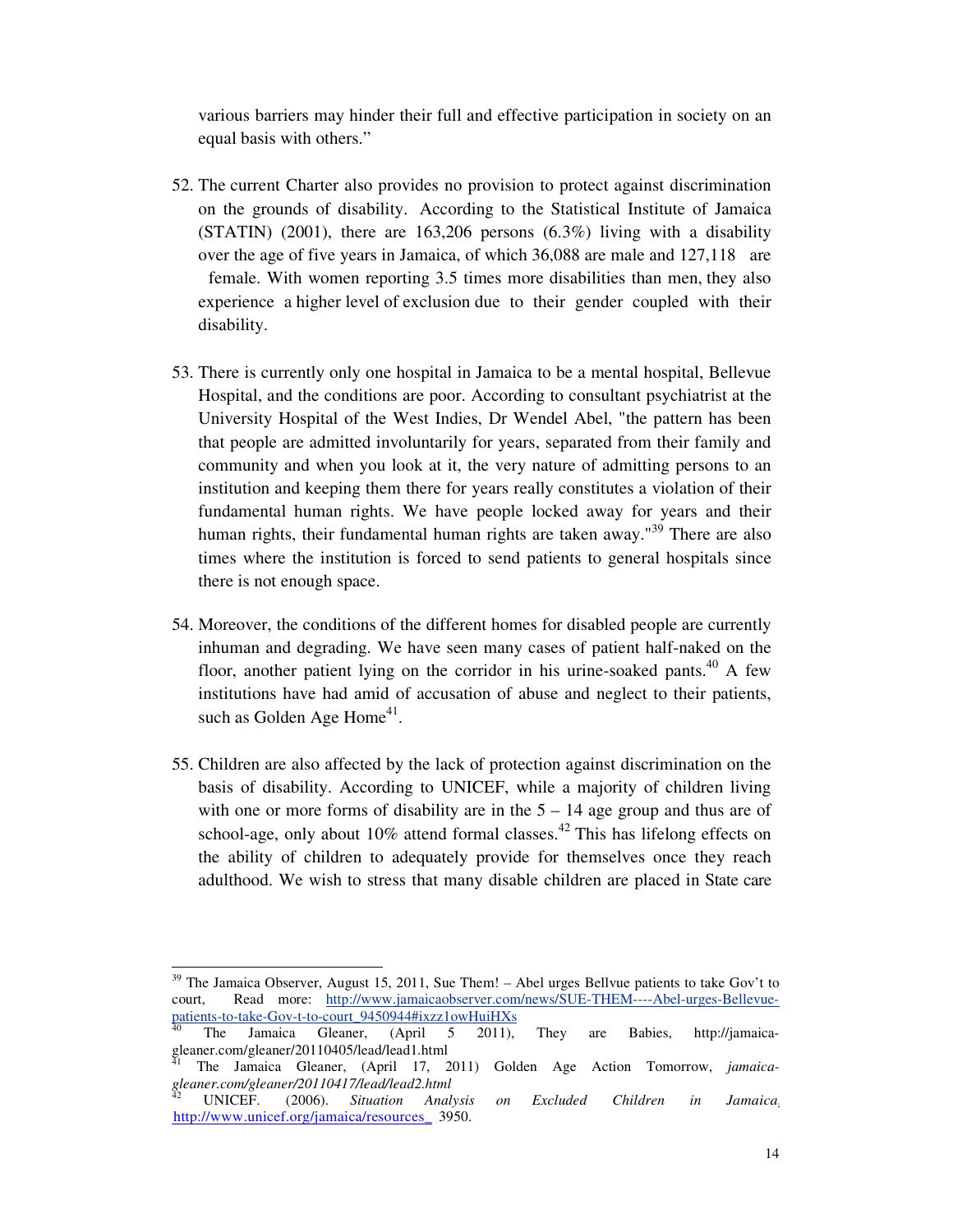facilities with non disabled children. According to CDA reports, this situation leads to abuse from the caregivers and the other non disable children.<sup>43</sup>

#### **Child Protection**

- 56. The protection of Jamaican children from violence, abuse and exploitation in all its forms is one of the biggest challenges facing the nation. The high rate of crime and violence plaguing the Jamaican society has had a devastating impact on children. Between 2006 and October 2009, over 5,600 persons were murdered in Jamaica. From 2006 to 2008, 230 children under age 17 were murdered.<sup>44</sup>
- 57. According to Ministry of Health data, in 2007 and 2008, over 11,100 cases of sexual assault, stab wounds, gunshots or blunt force injury were treated in emergency rooms across the island's hospitals among persons aged 0-19. That means 17 children and adolescents were treated for violence-related injuries every day for two years. Sexual crimes against children are rampant, with girls primarily the victims. In 2006, children and adolescents made up an alarming 78 per cent of all the sexual assault/rape cases admitted to public hospitals. In the same year, girls under 16 accounted for 32 per cent of all sexual assaults in Jamaica.<sup>45</sup>
- 58. According to the Office of the Children's Registry (OCR), the number of reports of child abuse received has grown by more than 1000 per cent between the registry's establishment in 2007 and 2011 when it received the highest number of reports in a one-year period, which is 7000 cases.
- 59. Children regularly have their right to education and leisure activities disrupted because of violence in their communities and school closures due to civil disturbances; and boys continue to underachieve, making them more vulnerable to exploitation, violence and participation in gang activities.
- 60. These multiple threats undermine the survival, well-being and future prospects of thousands of Jamaican children, effectively denying them their childhood. None of Jamaica's development goals can be attained if childhood continues to be threatened as it is now.<sup>46</sup>
- 61. Poverty and neglect has led to a growing number of street and working children in Jamaica. High rates of migration, partly a response to social and economic conditions, have contributed to weaker family and community support systems.

<sup>&</sup>lt;sup>43</sup> JFJ has requested the cases of abuse of children in the hands of the State caregivers according to the Access to Information Act

<sup>44</sup> http://www.unicef.org/jamaica/violence.html

 $45 \text{ }\frac{\text{m}}{\text{45}}$ 

<sup>46</sup> Ibid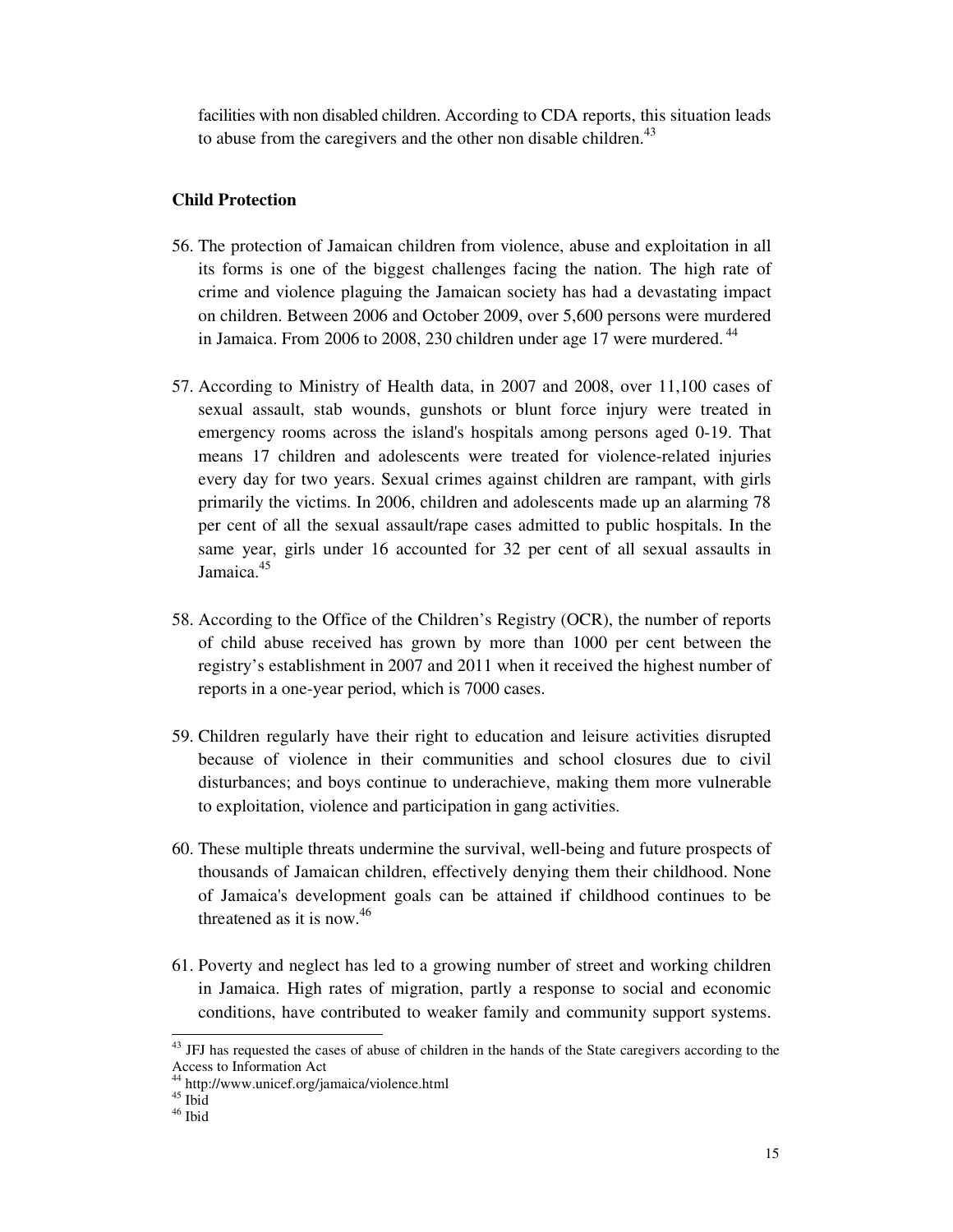Many children are left in the care of older siblings or are left alone under the informal supervision of family members or neighbours who do not live with them. As a result, there is often no adult supervision or guidance for these children and the only parental support is through cash remittances and packages of food and clothing sent from overseas $47$ .

#### **Children in State Care Facilities**

- 62. Children in the custody of the State continue to be subjected to inhumane and degrading treatment, to be at risk of physical, psychological, emotional and sexual abuse and to be deprived of their basic rights to protection and care<sup>48</sup>. The best interests of the child still remain a major concern. JFJ wishes to point out that the Report of the Special Rapporteur on Torture highlighted the physical and psychological suffering by the youth in places of safety $49$ .
- 63. Another factor of trauma for the youth in places of safety is the fact that many youth are not classified according to their cause of detention. In fact, the situation for persons with mental disabilities, held together with other detainees rather than in separate psychiatric institutions where they could receive adequate medical attention, is a concern<sup>50</sup>.
- 64. The Department of Correctional Services issued a Standing Order on February 18, 2008 that indicated that psychological services were to be provided for wards at every correctional centre. The order reads: "A psychologist shall be assigned to each Juvenile Centre for psychological care of the Wards. The psychologist shall have sessions with the wards at least once per week."<sup>51</sup>
- 65. However, this ruling is not followed. According to the co-founder of the mental health support group Mensana, Carol Narcisse, Jamaica is still "in serious breach of the right of the mentally ill to appropriate health and appropriate services based on their disability".<sup>52</sup> Children in places of safety have experienced trauma within the family environment and have no other means of receiving care and protection. Unfortunately, the quality of living conditions and services offer in places of safety are usually substandard. The amount of psychologists and social workers remains very low.

<sup>&</sup>lt;sup>47</sup> http://www.unicef.org/jamaica/children\_1568.htm

<sup>48</sup> Art. 3, 23, 37 UNCRC

<sup>49</sup> Special Rapporteur Report, 2010, para. 61

<sup>&</sup>lt;sup>50</sup> Special Rapporteur Report, 2010, para. 71

<sup>51</sup> J.N. Spence-Jarrett, *Commissioner of Corrections Standing Order: Standard Operational Procedures for the Control and Restraint of Disruptive Wards Within the Department of Correctional Centres*, 3, (February, 18, 2008) on file with author.

 $52$  The Jamaica Observer, February 6 2011, Mental Health Shame, http://www.jamaicaobserver.com/news/Mental-health-shame\_8337363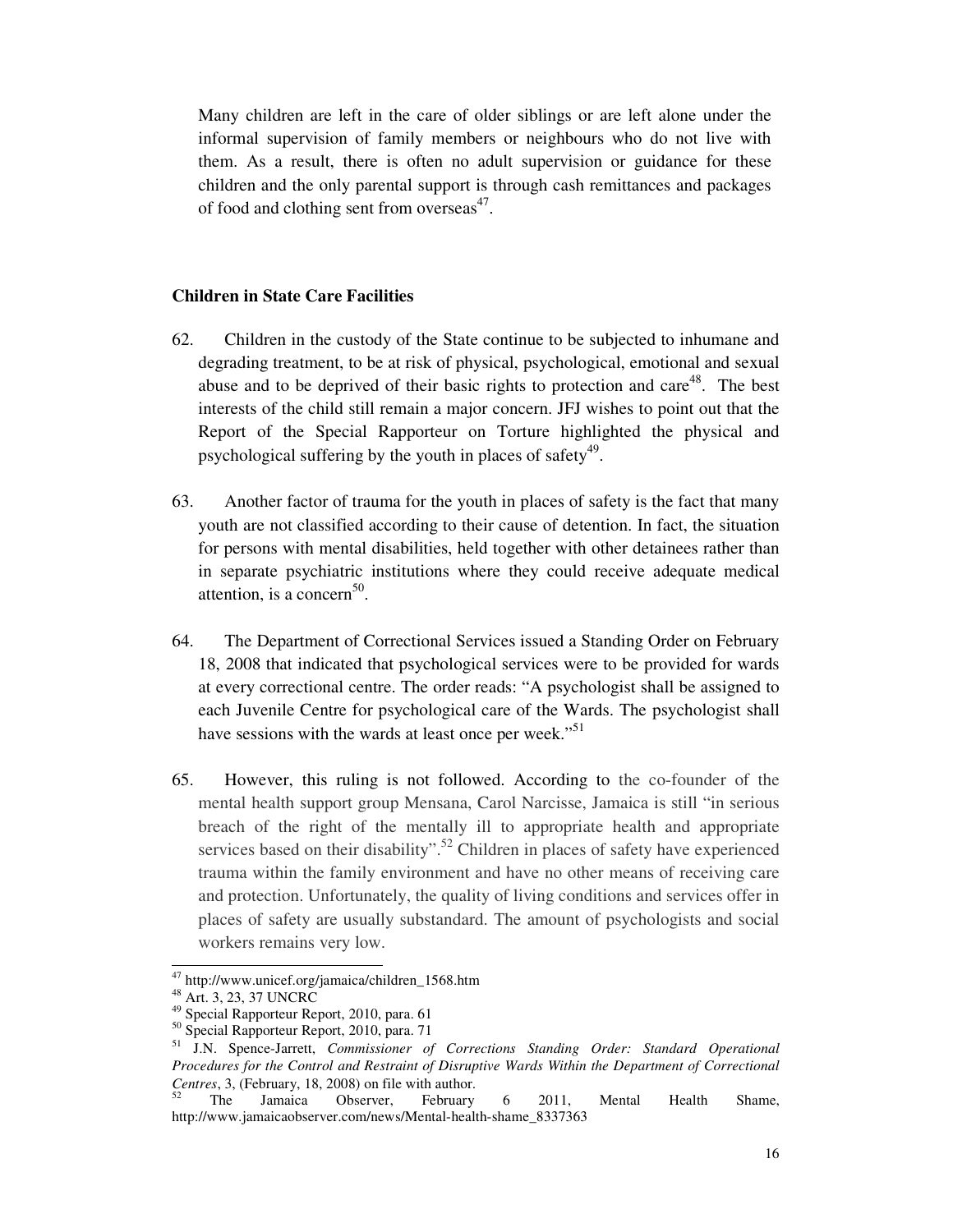- 66. Eight (8) years after the Keating Commission<sup>53</sup>, we maintain our claim that a lot still have to be done to improve the State's childcare system and more particularly, the welfare of the children, despite the establishment of the Child Development Agency. Children in the custody of the State, continue to be subjected to inhumane and degrading treatment, to be at risk of physical, psychological, emotional and sexual abuse and to be deprived of their basic rights to protection and care.
- 67. The Jamaican government needs to develop strategies to help psychology interventions which will ensure the rights of our children. To fulfill their responsibilities, the government needs to ensure adequate investments and address the quality and relevant issues in places of safety. The government has a responsibility to protect the children.
- 68. Moreover, we wish to voice our concern that the Jamaican government has yet to change the 1958 Children (Adoption) Act as the Committee voiced its concerned in its recommendations in 2001. In fact, the Act allows adoption of female children by males only under specially justified circumstances.

# **Adequate standard of living Water and Housing**

<u>.</u>

69. Ironically in a country whose name means 'land of wood and water', some 35.3% of rural households use only untreated water sources (JSLC 2009), experience poor sanitation, and women spend hours walking long distances to secure potable water. Numerous examples of region without or with little water can be found in Jamaica, such as Quebec<sup>54</sup>, St Catherine North Western.<sup>55</sup> More than half of the population have access to the basic amenities of piped water (56%) and an unshared water closet (63%) and live in households with more than one person per habitable room (50.4%); Crowding Index (1.4, CI 1.37-1.49). There is also a problem of informal (or squatter) settlements in Jamaica. This unplanned housing leads to lack of basic amenities including lack of potable water and poor waste disposal conditions. 56

<sup>&</sup>lt;sup>53</sup> In December 2002, the Prime Minister of Jamaica, the most Honorable P.J. Patterson, Q.C., P.C., M.P, mandated that a review of all Children's Homes and Places of Safety in the island. To this end, the Honorable Minister of Health, the Honorable John Junor, convened a Review Committee in January 2003, to carry the examination; *www.jamaicansforjustice.org/docs/Keating%20Report.pdf*

<sup>54</sup> The Jamaica Gleaner, (May 7 2011), No Water Running Down Zion Hill, http://jamaicagleaner.com/gleaner/20110507/news/news7.html

<sup>55</sup> The Jamaica Observer, (September 19, 2010), We want water, Bobby, http://www.jamaicaobserver.com/news/We-want-water---Bobby\_7976063

 $56$  Aben News, (May  $14<sup>th</sup>$ , 2010) In a Time of Crisis Jamaica Must Look for Opportunities, http://www.abengnews.com/2010/05/14/in-a-time-of-crisis-jamaica-must-look-for-opportunities/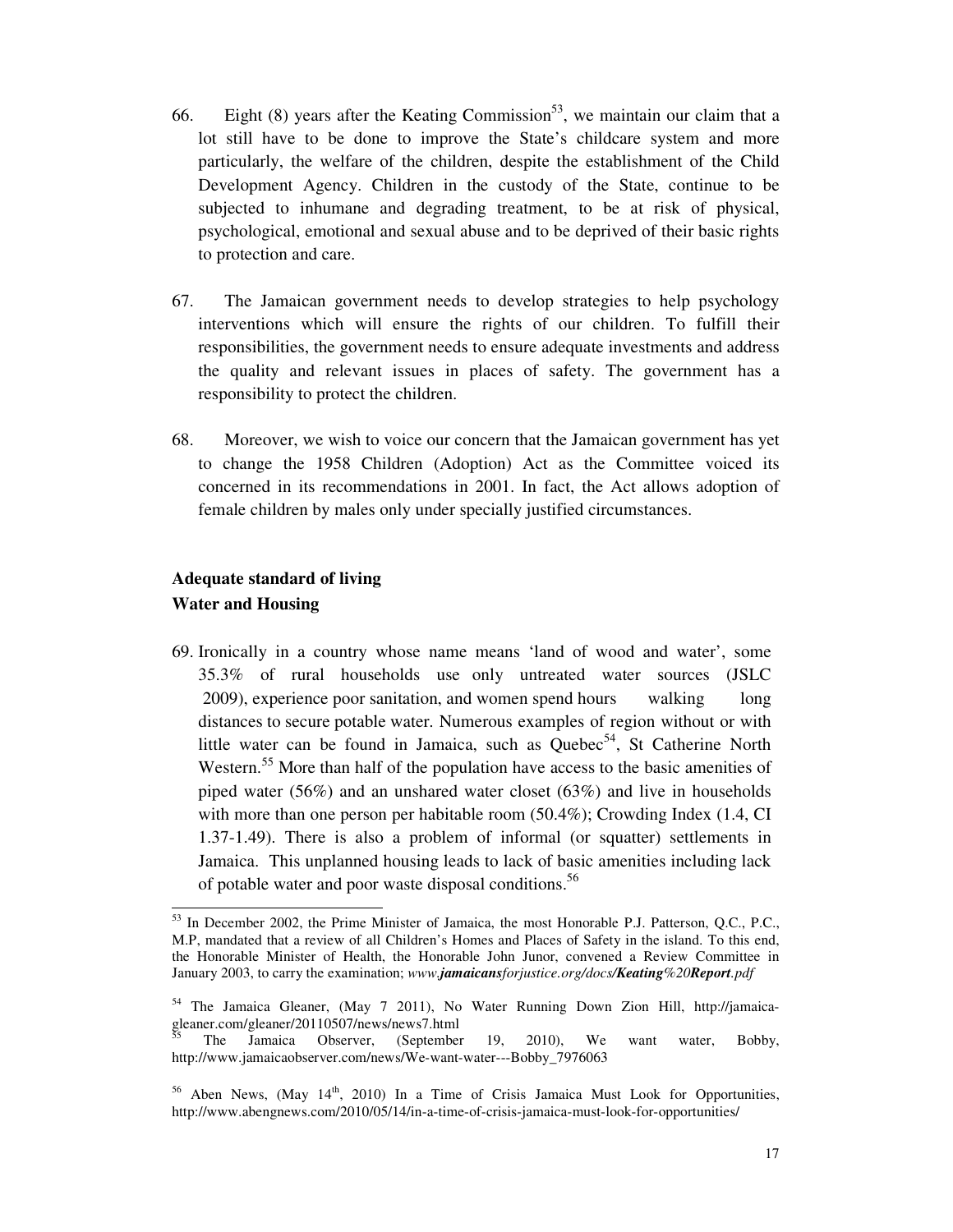#### **Health**

#### **HIV/AIDS**

- 70.Individuals with HIV/AIDS face discrimination due to the common misperception linking the disease to homosexuality. This causes many affected individuals to either avoid treating their illness or face serious repercussions in the community. There are no laws protecting individuals with HIV/AIDS from discrimination. NGOs have received credible reports of severe stigma and discrimination against adults and children living with HIV/AIDS. Despite the Ministry of Labour's implementation of a program to reduce the stigma relating to HIV/AIDS in the workplace, there have been reports that healthcare workers often neglected patients with HIV/AIDS. $57$
- 71. HIV/AIDS is currently the leading cause of death among men and women in the 15-44 age group. We are particularly concerned that the overall mortality rate for persons infected with HIV/AIDS is 60 per cent, largely because they do not have access to affordable medicines, treatment and care. We are also concerned that the prevalence of HIV infection among girls in their late teens is twice that of older women according to UNAIDS, which attributes this phenomenon to young women participating in the sex tourism trade.
- 72. We are also concerned that almost 10 per sent of all reported AIDS cases were youth under 19 years old, and that 20 per cent of reported case were in the 20 to 29 age group. $58$
- 73. Women are also disproportionately disadvantaged in health matters. The male to female infection ratio for HIV/AIDS in the 10-19 age group is 1:2.84, which is largely due to the fact that women are not sufficiently empowered to negotiate safe sex. The population must be more educated and encouraged to demonstrate more responsible sexual behaviour.<sup>59</sup> We wish to voice our concern about the lack of sexual education and use of contraception largely due to religious beliefs.
- 74. Moreover, international human rights law has slowly progressed in recent years to better ensure that people of all sexual orientations and gender identities can exercise their human rights.<sup>60</sup> However, as enacted by Parliament, the Jamaican

1

 $57$  US State Department Report. (2010). p. 23.

<sup>58</sup> According to Ministry of Youth, Sports and Culture in 2010

<sup>&</sup>lt;sup>59</sup> The Jamaica Observer, (December 1, 2011), More effective HIV/AIDS prevention message needed, http://www.jamaicaobserver.com/news/More-effective-HIV-AIDS-prevention-message-needed

<sup>&</sup>lt;sup>60</sup> See The Yogyakarta Principles: The Application of International Human Rights Law in relation to Sexual Orientation and Gender Identity, available at http://yogyakartaprinciples.org/; See also CESCR, General Comment No. 14 (2000): The right to the highest attainable standard of health (article 12 of the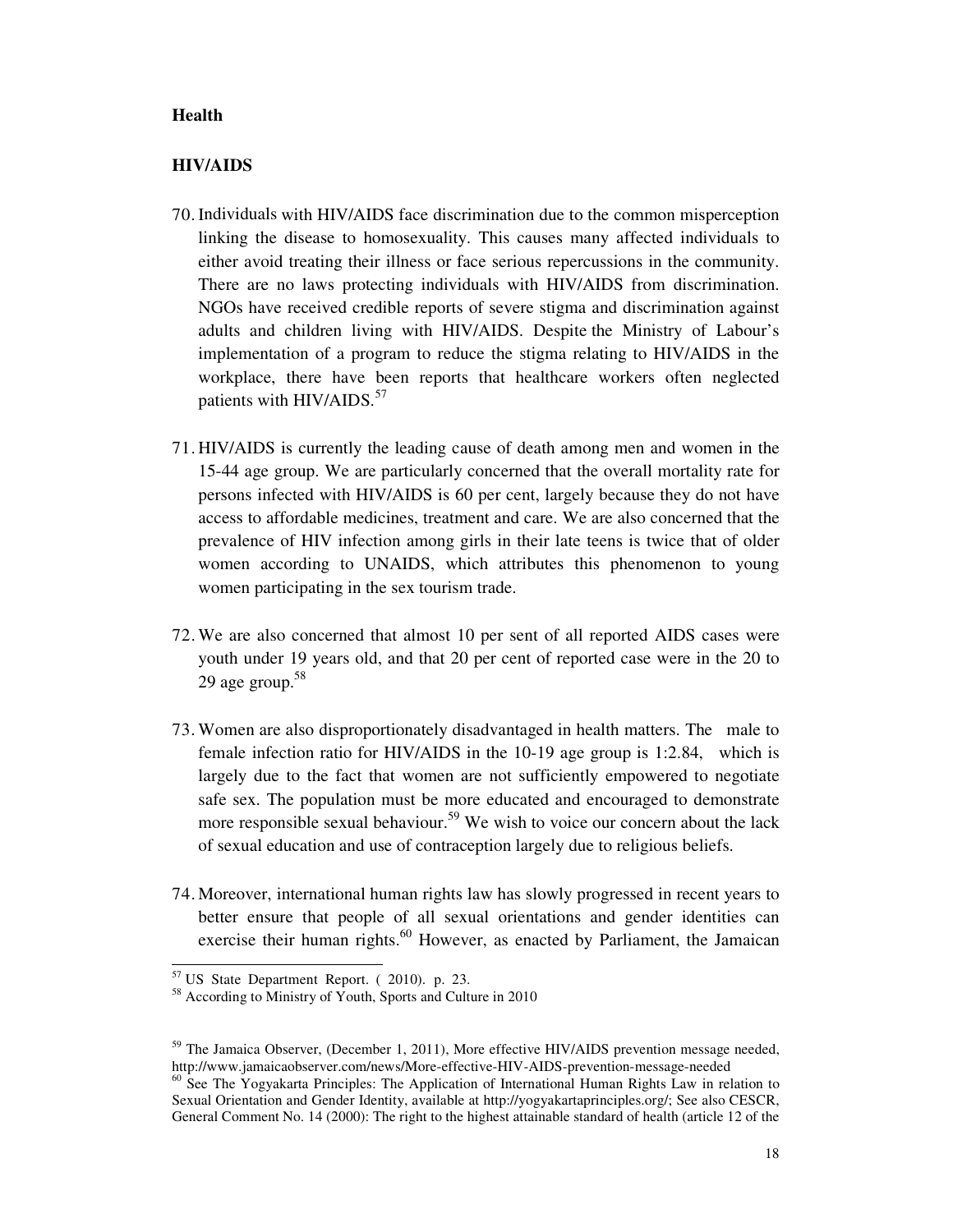Charter of Fundamental Rights and Freedoms entrenches discrimination against same sex relationships and effectively reinforces the criminalization of sexual activities between consenting adults of the same sex.<sup>61</sup>

- 75. This rise in criminalization and homophobia in Jamaica often means that the proportion of homosexuals who contract HIV/AIDS remains very high, as many are simply too traumatized or afraid to seek treatment, or even to carry condoms to protect themselves<sup>62</sup>. Further, the criminalization of consensual sexual activity prevents individuals from freely seeking health care (including HIV prevention), seeking legal advice and/or protection as a result of such discrimination, and leads to verbal and physical abuse.
- 76. However, we wish to highlight the fact that the Honorable Prime Minister, Portia Simpson-Miller courageously said she would not continue Mr Golding's ban on gays in the cabinet, and would allow a parliamentary vote on a colonial law against the "abominable crime of buggery".<sup>63</sup>

#### **Teenage pregnancies**

1

- 77. We are concern with the rising incidence of teenage pregnancies, leading to higher mortality rates related to abortion of unwanted pregnancies and to higher drop-out rates for girls who leave school to take care of their babies.
- 78. According to a UNICEF report,  $64$  teenagers account for roughly 20% (1 in 5) of all national births. Official figures from the Registrar General's Department (RGD) revealed 7,596 of the 30,819 live births in 2008 were to girls between 12 to19 years of age. This is due to issues such as forced sex, transactional sex, early sexual encounters, low use of contraceptives, and an overall lack of information on safe and responsible sex. The resulting teenage pregnancies not

International Covenant on Economic, Social and Cultural Rights), U.N. Doc. E/C.12/2000/4, (11/8/00), para. 18.

 $\frac{61}{61}$  The Charter deliberately retains the "buggery law," which criminalizes sexual relations between consenting adults of the same sex. Sections 76 and 77 of the *Offences Against the Person Act* criminalize acts of heterosexual and homosexual buggery: Section 76: Whosoever shall be convicted of the abominable crime of buggery, committed either with mankind or with any animal, shall be liable to be imprisoned and kept to hard labour for a term not exceeding ten years. Section 77: Whosoever shall attempt to commit the said abominable crime, or shall be guilty of any assault with intent to commit the same, or of any indecent assault upon any male person, shall be guilty of a misdemeanour, and being convicted thereof, shall be liable to be imprisoned for a term not exceeding seven years, with or without hard labour.

United Kingdom. 3 May 2011. Home Office; http://www.irbcisr.gc.ca:8080/Publications/PubNDP\_CDN.aspx?id=5031

 $63$  The Economist, (Jan.  $7<sup>th</sup>$ , 2012), Go Sista, http://www.economist.com/node/21542404

<sup>64</sup> UNICEF. (2006). Situation Analysis on Excluded Children in Jamaica Update 2006. http://www.unicef.org/jamaica/resources\_ 3950.htm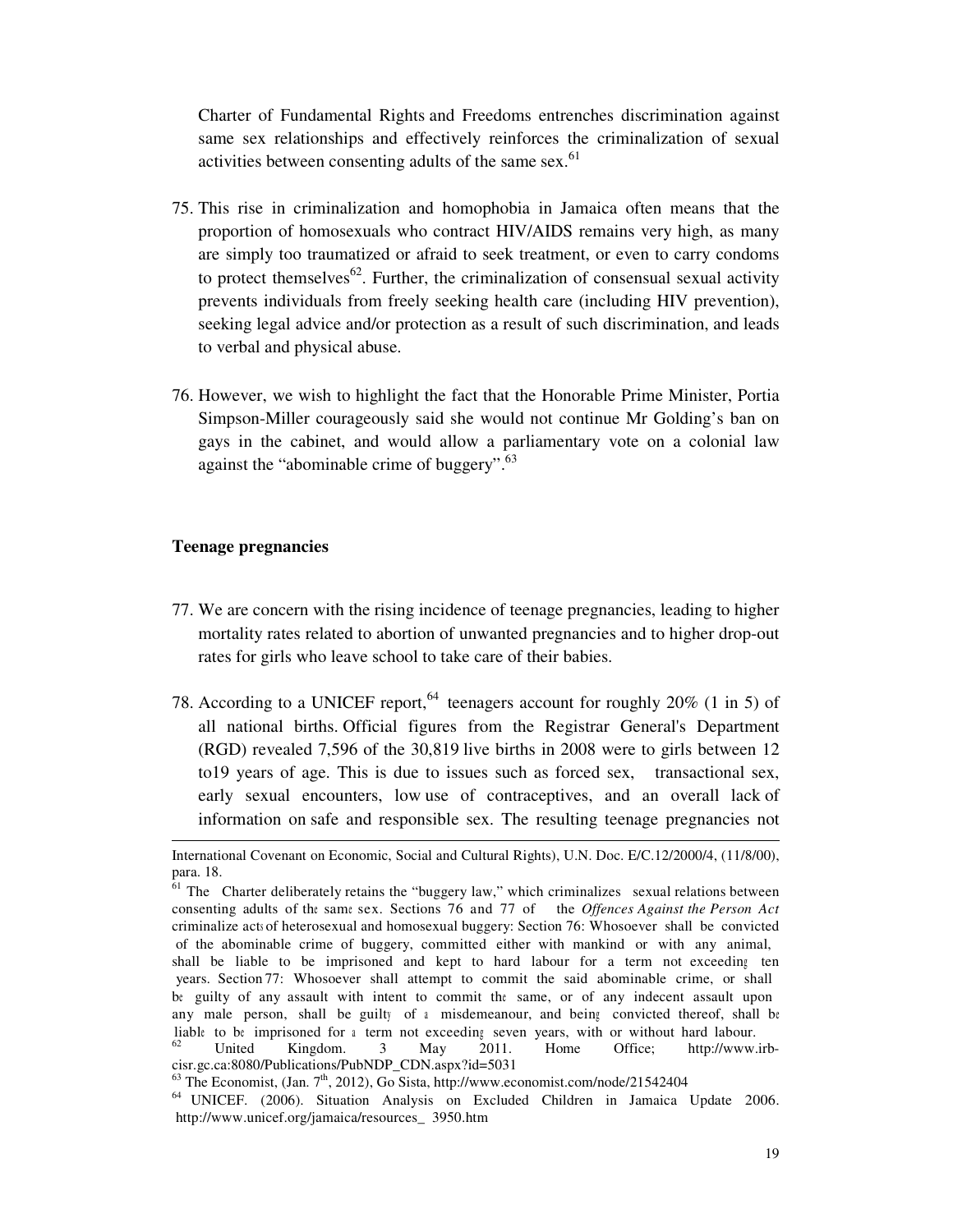only put the health of the mother at risk, but they also face exclusion from educational and professional opportunities (only 34% of teenage mothers returned to school after giving birth).

- 79. Young women between 15 and 24 years with low educational attainment and low socio-economic status are more likely to become pregnant and have one child more than the country's average (3.4 and 3.5 children per woman, respectively), as shown by data from the National Family Planning 2008 Reproductive Health Survey.
- 80. The data also show that this group accounts for the highest number of first pregnancies, and is likely to have completed only four of the seven years of secondary education. According to The Planning Institute of Jamaica (PIOJ), Trelawny, Hanover, St James, and Westmoreland are the parishes which have the highest numbers of pregnant teen dropouts. "Although, the country's overall birth rate has declined over the past two decades, pockets of high growth remain among teenagers and poorer folk," said Toni-Shae Freckleton, demographer at the PIOJ.<sup>65</sup>
- 81. There are programs that aim to assist teenage mothers get back to their education, such as those operated by the Women's Centre which provides continuing education for girls who become pregnant while still at school and return to school after the birth of their babies. Approximately 1500 teen mothers voluntarily register in the programme each year. While this is a much needed and commendable program, its survival is threatened by its reliance on government funding. In August 2011, the Government decided to cut funding to the Centre, which would have effectively cut support to 500 teenage mothers,<sup>66</sup> public outcry caused the Government to reverse its decision and restore monies to the program. $67$

-teens\_9477094#ixzz1WMmNeVau

<sup>65</sup> The Gleaner (April 4, 2011)Too many children? http://mobile.jamaicagleaner.com/gleaner/20110404/news/news7.php

<sup>&</sup>lt;sup>66</sup> Jamaica Observer. (18 August 2011). Budget cut leaves pregnant teens in the cold: Women's Centre hit by government expenditure cuts. http://www.jamaicaobserver.com/news/Pregnant- -teens-abandoned-Women-s-Centre-hit-by-government-

 $67$  Jamaica Observer. (19 August 2011). Money to be restored to programme for pregnant teens.

http://www.jamaicaobserver.com/news/Money-to-be-restored-to-programme-for-pregnant-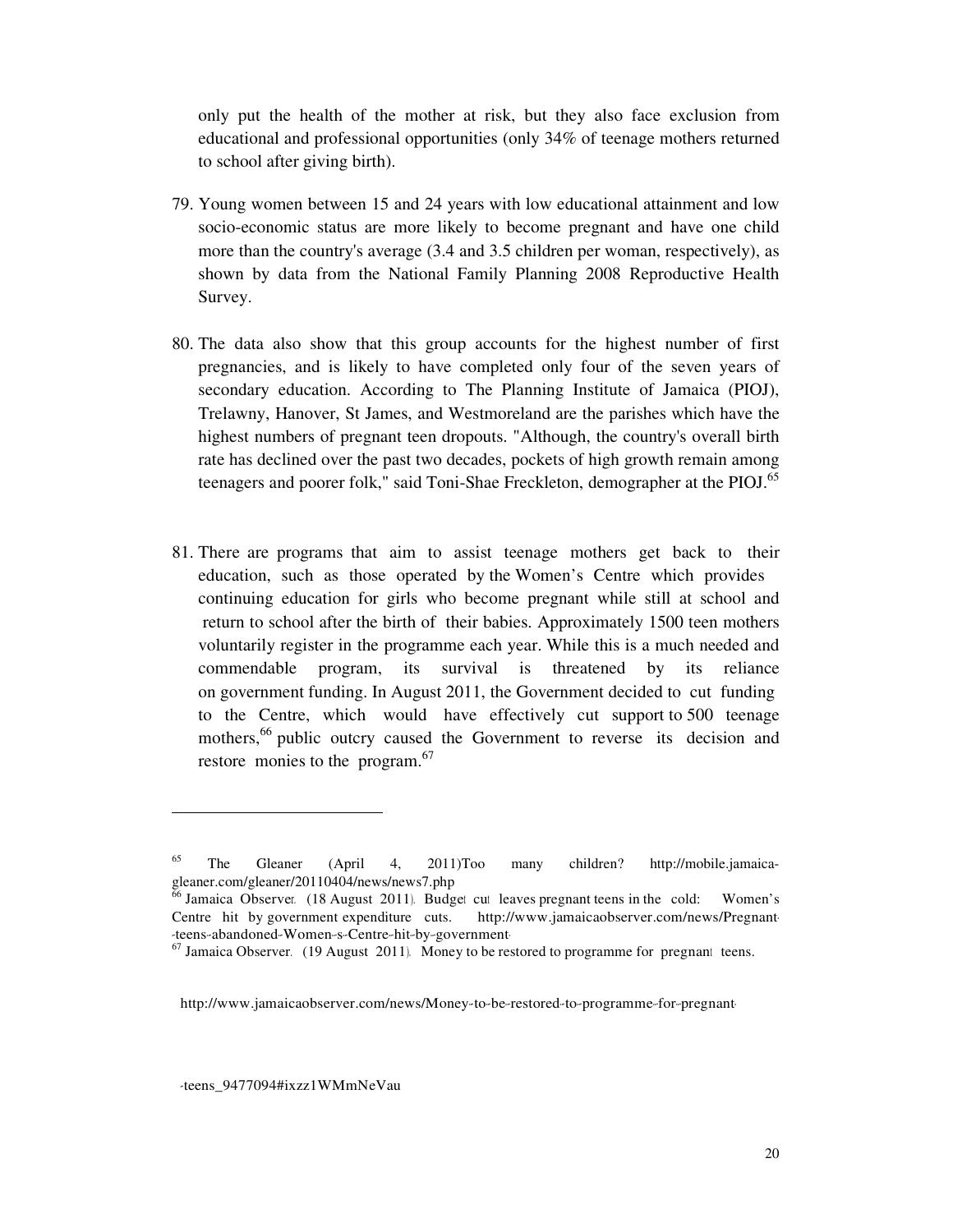- 82. Traditional perspectives on sexual relations exacerbate the attitude toward teenage pregnancy. Non-medical abortion is not an option to women in Jamaica, and those who perform them are at risk of criminal prosecution.<sup>68</sup> This is entrenched in the newly enacted Charter of Fundamental Rights and Freedoms, which purposely retains old abortion laws under S. 13(12)(c). Thus, teenage girls, face a serious challenge if they engage in sexual relations and end up pregnant as a result.
- 83. As a result, we are also concerned that clandestine abortion is the cause of a large number of deaths due to infections and complications from procedures performed under unsanitary conditions by untrained personnel and that it is one of the leading factors in the high maternal mortality rate in Jamaica.

#### **Articles 13 and 14: education**

#### **Promoting Quality Education**

- 84. The Jamaican education sector faces serious challenges in its efforts to provide quality learning opportunities for children up to age eighteen. Despite high levels of enrollment in primary and secondary schools, at each of the major transition points in the education system, a substantial number of children are insufficiently prepared to access the level ahead of them. <sup>69</sup>
- 85. Over 98 per cent of children 6-14 years old are enrolled in school (99.9 per cent for boys and 95.7 per cent for girls). The school life expectancy is about 14 years. The male is about 13 years. As for the female it is 15 years.<sup>70</sup>
- 86. The vast majority of Jamaica's school children who are enrolled in public schools are being denied the higher quality education provided in private schools, based on the socio-economic status of their families. Across the island, children contend with inadequate learning material, lack of infrastructure, outdated curricula, didactic teaching methodologies and other challenges that prevent children from learning in a child-friendly environment.<sup>71</sup>

<sup>68</sup> Section 72 of the Offences Against the Person Act (The Act); Abortions are only granted under extenuating circumstances (i.e. if the life of the mother is at risk).

http://www.unicef.org/jamaica/promoting\_quality\_education.html

<sup>&</sup>lt;sup>70</sup> https://www.cia.gov/library/publications/the-world-factbook/geos/jm.html

<sup>71</sup> http://www.unicef.org/jamaica/promoting\_quality\_education.html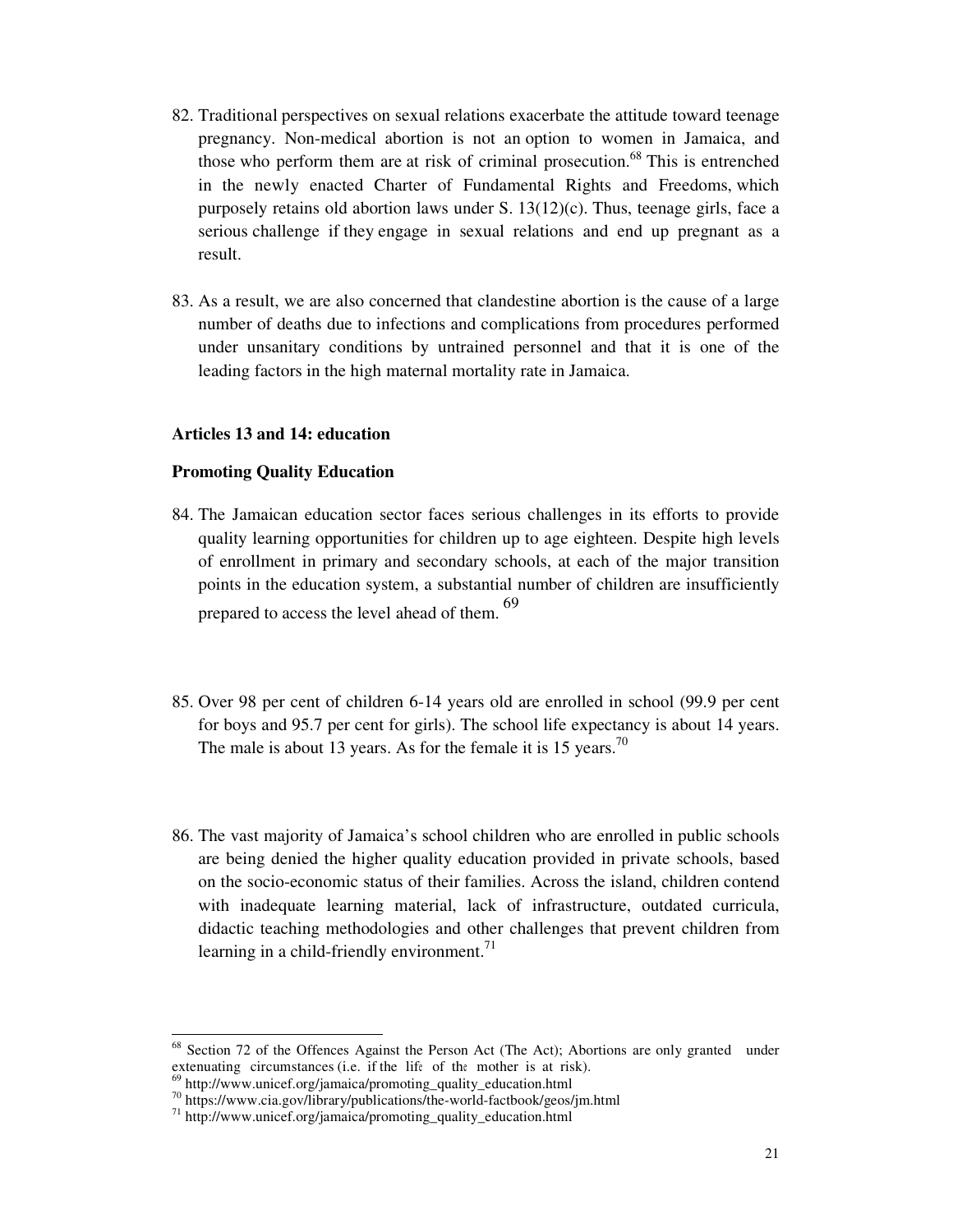- 87. The incidence of violence by and against students, insufficient parental involvement in the activities of schools, poor parenting skills and the lack of interest on the part of some parents in the academic lives of their children, further negatively impacts on the performance of students.
- 88. We are concerned about the situation of boys in the State party, where serious problems exist such as increasing rates of school drop-out, juvenile criminality and delinquency, a high suicide rate, drug addiction and unemployment among the youth. According to anthologist Dr. Herbert Gayle, if Jamaica was able to improve access to education for male residents of the inner city, it could have an impact on reducing crime and violence.<sup>72</sup> Without the meaningful education of Jamaican men, Gayle says crime and other social ills would persist. "Uneducated men rely heavily on their primitive brain and this implies more violence and endless gang war, fragile masculinities, murder/suicides as women out-manipulate them, poor fathering of children and fractured communities," Gayle noted.<sup>73</sup>
- 89. The advantageous position in which Jamaican women seem to find themselves concerning education is reflected in UNICEF data, which shows that between 2004 and 2008, the literacy rate among Jamaican males, aged 15 to 24 years, was 92 per cent compared to 98 per cent for females in the same age group.
- 90. Secondary school enrolment between 2005 and 2009 was 75 per cent for males compared to 79 per cent for females. For the same period, there was 88 per cent attendance for males and 92 per cent for females.
- 91. And as the sexes advance through the education system, males are increasingly absent. Up to recently, the ratio of females to males at the UWI, Mona, for example, was  $8:2.^{74}$

#### **Corporal Punishment**

 $72$ <sup>72</sup> The Jamaica Observer, August 7, 2011, Primitive male = more violence, http://www.jamaicaobserver.com/news/Primitive-male---more-violence\_9262671 <sup>73</sup> Ibid

 $74$  Ibib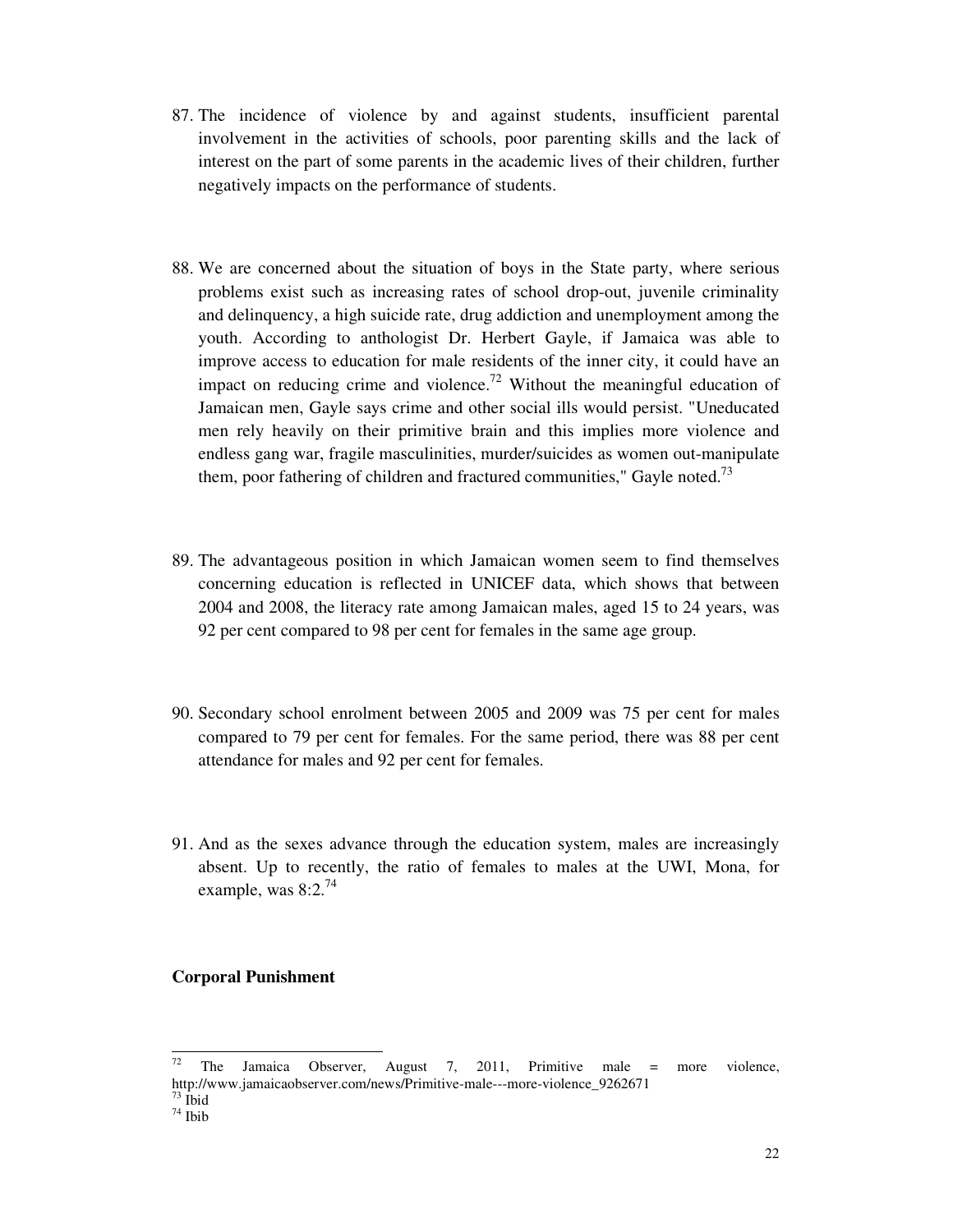- 92. It is of particular concern that the Government of Jamaica has not eliminated all forms of corporal punishment in schools. In 2010, while commending the banning of corporal punishment in schools, the Special Rapporteur on Torture noted that there were no legal provisions banning corporal punishment in the domestic sphere. He was concerned that the use of corporal punishment appeared to be deeply entrenched in Jamaican society.<sup>75</sup>
- 93. Despite the Government's assertion in their response that corporal punishment is limited to specific levels of the Jamaican school system, reports of abuse continue to be widespread ranging from tape being placed on a child's mouth, having to stand up on one leg for a prolonged period in the sun, and beatings.<sup>76</sup>

<sup>&</sup>lt;sup>75</sup> United Nations Human Rights Council. (11 Oct. 2010). Report of the Special Rapporteur on torture and other cruel, inhuman or degrading treatment or punishment, Manfred Nowak. A/HRC/16/52/Add.3. p. 15.

 $76$  Hear the Children's Cry. (2011).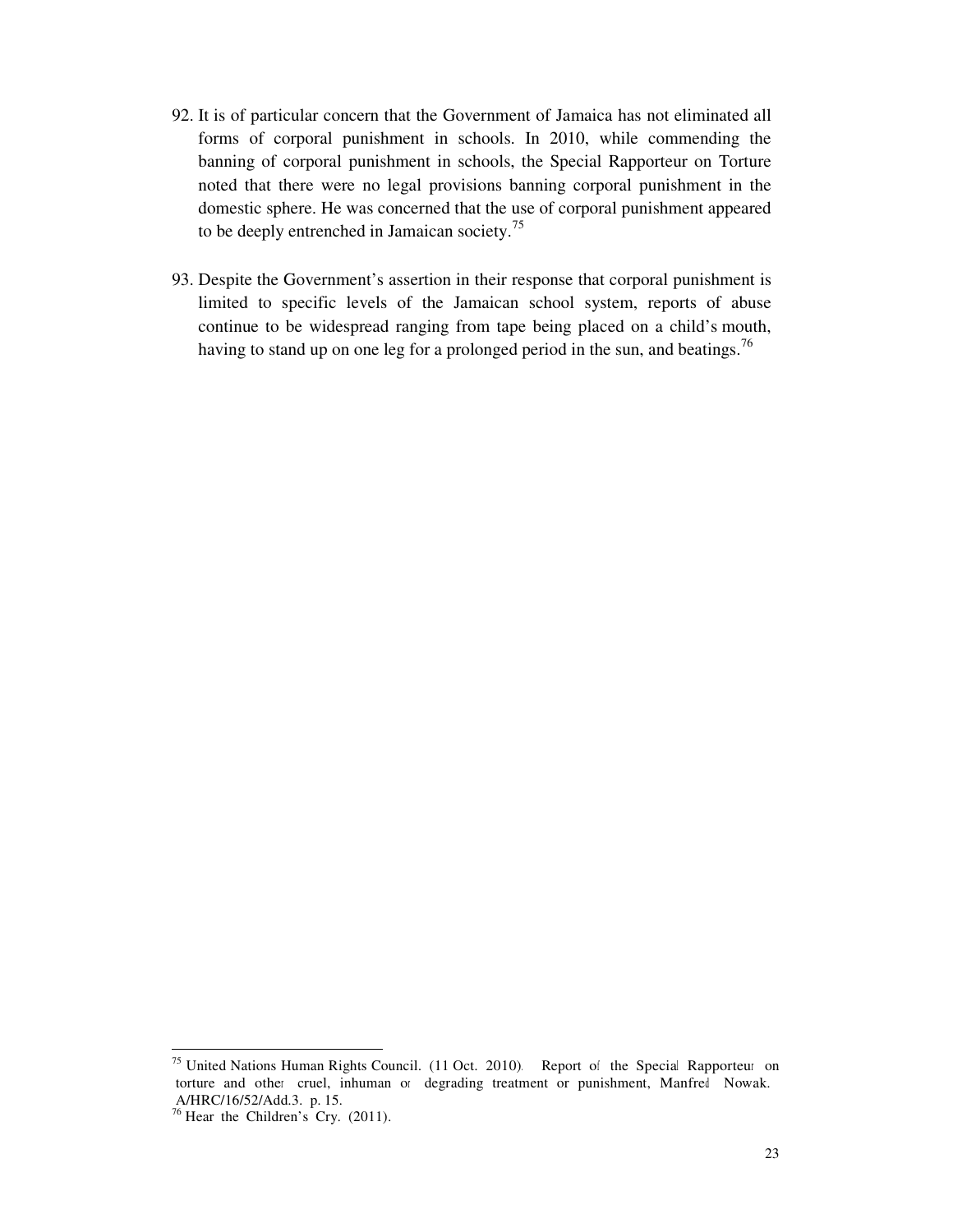### **V. List of Recommendations**

#### **The State party should:**

#### **Legal Framework**

<u>.</u>

- 1. Amend its laws with a view to prohibiting discrimination on the basis of sex, sexual orientation and gender identity. The State party should also decriminalize sexual relations between consenting adults of the same sex. In this regard, the State party should send a clear message that it does not tolerate any form of harassment, discrimination or violence against persons for their sexual orientation, and should ensure that individuals, who incite violence against homosexuals, are investigated, prosecuted and properly sanctioned; $\frac{7}{7}$
- 2. Sign and ratify the Optional Protocol to the International Covenant on Economic, Social and Cultural Rights;
- 3. Establish an independent national human rights institution, and provide it with adequate financial and human resources, in line with the Paris Principles (General Assembly resolution 48/134, annex);  $^{78}$
- 4. Strengthen its efforts to increase the participation of women in decisionmaking positions in the public and private sectors through the implementation of new practical initiatives<sup>79</sup>:

a.) Incorporating the principle of equality between women and men in the domestic legal system and adopting appropriate laws prohibiting discrimination against women;

b.) Provide effective forms of redress for women victims of discrimination by establishing tribunals and other public institutions to ensure the effective protection of women against discrimination;

c.) Clearly outline and inform the public on an implementation timetable and plan, and strengthen the framework for the effective implementation of the Jamaica National Policy for Gender Equality (NPGE);

 $77$  Recommendations Human Rights Committee, Consideration of reports submitted by States parties under article 40 of the Covenant, Oct. 17 – Nov. 4 2011: Recommendation 8

<sup>&</sup>lt;sup>78</sup>Recommendations Human Rights Committee, Consideration of reports submitted by States parties under article 40 of the Covenant, Oct. 17 – Nov. 4 2011: Recommendation 5

 $79$  Recommendations Human Rights Committee, Consideration of reports submitted by States parties under article 40 of the Covenant, Oct. 17 – Nov. 4 2011: Recommendation 13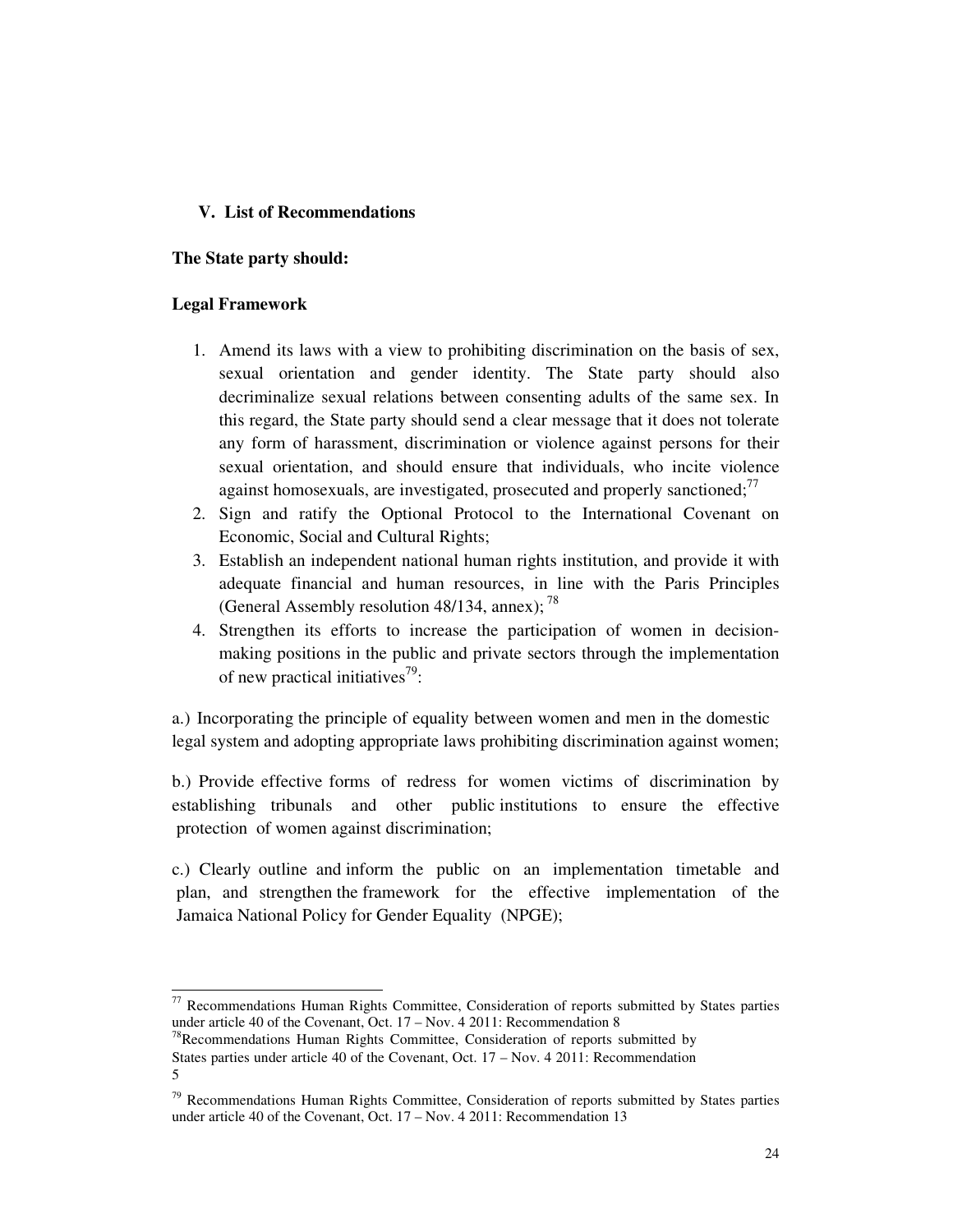d.) Establish an oversight/advisory committee for the implementation of the NPGE and include Jamaican women's organizations.

e.) Review and revise the Charter of Fundamental Rights and Freedoms using a gender perspective.

f.) Undertake the necessary research of the Jamaican electoral process in order to make the necessary constitutional and legal changes to advance women's participation in the political process.

5. Adopt a comprehensive approach to preventing and addressing gender discrimination and sexual harassment in all its forms and manifestations. In this regard, the State party should improve its research and data collection methods to establish the magnitude of the problem, its causes and consequences on women:<sup>80</sup>

## **Article 7 (Conditions of work)**

- 6. Ensure elimination of all acts of discrimination against women by persons, organizations or enterprises**;**
- 7. Provide effective mechanisms to stop child labour;

## **Article 9 (Social security)**

8. Provide protection and universal coverage to include disadvantaged and marginalized groups in society, including older persons, single parents and persons with disabilities;

#### **Article 10 (Protection of the family)**

- 9. Provide effective forms of redress for women victims of discrimination by establishing tribunals and other public institutions to ensure the effective protection of women against discrimination;
- 10. Implement policy that requires the police and other state agents to take appropriate action to protect women seeking assistance and protection from domestic violence perpetrators;
- 11. Immediately undertake awareness-raising measures and sensitisation of, in particular, the judiciary, law enforcement officers and prosecutors, as well as teachers, health-care and social workers and the media on domestic and sexual violence, legislation and provisions;
- 12. Amend the Sexual Offences Act in order to criminalize marital rape in all circumstances;

<sup>&</sup>lt;u>.</u> <sup>80</sup> Recommendations Human Rights Committee, Consideration of reports submitted by States parties under article 40 of the Covenant, Oct. 17 – Nov. 4 2011: Recommendation 18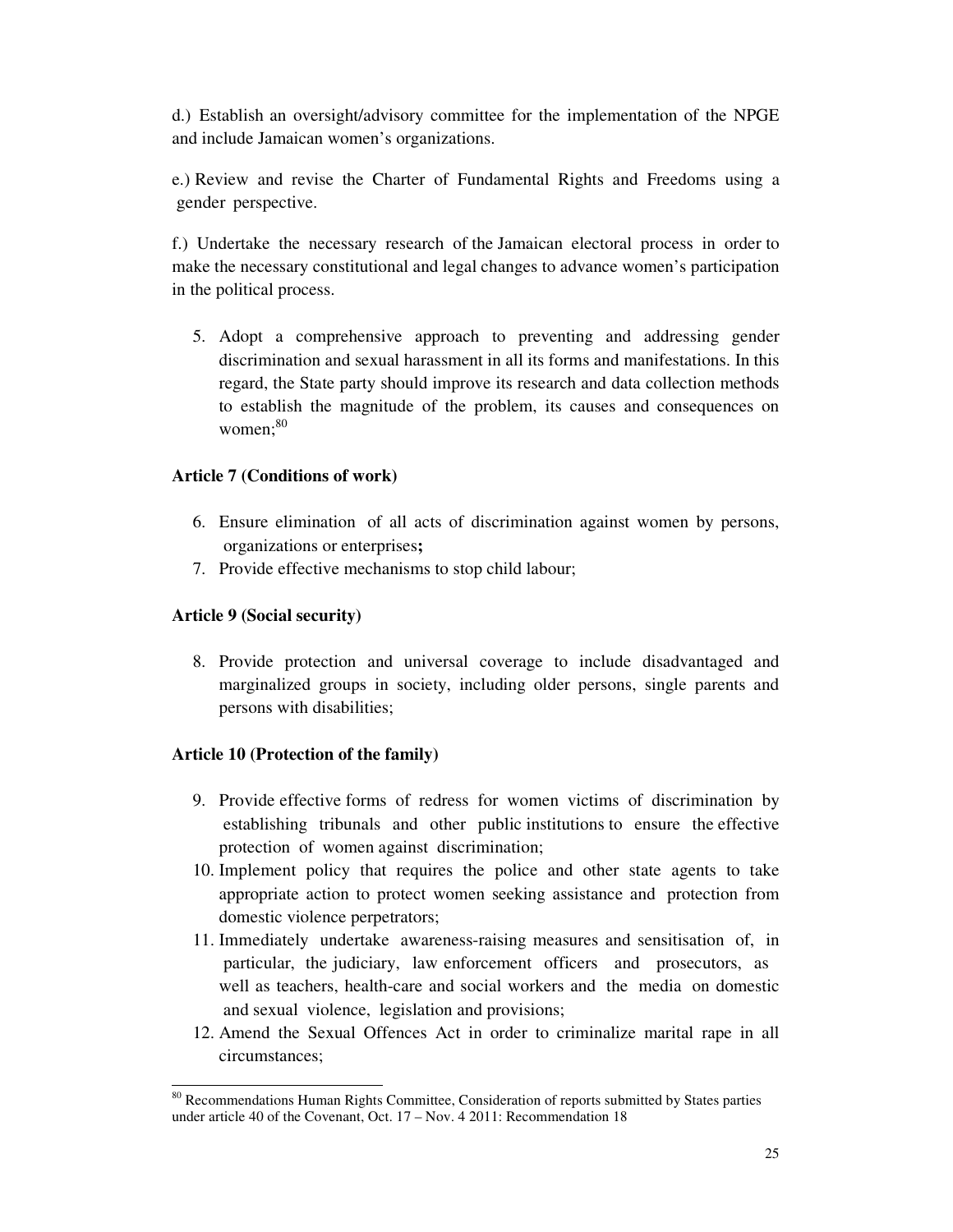- 13. Allocate more consistent resources to the Bureau of Women's Affairs to carry out awareness raising, education and prevention programs;
- 14. Ensure that all relevant government departments collect and publish disaggregated data and statistics on violence against women and girls;
- 15. Immediately ensure the implementation of the obligations under the Protocol to the Convention on the Rights of the Child on the Sale of Children;
- 16. Intensify its efforts to identify victims of trafficking and ensure the systematic collection of data on trafficking flows from, to and in transit through its territory. The State party should train its police officers, border personnel, judges, lawyers and other relevant personnel in order to raise awareness of this phenomenon and the rights of victims. Furthermore, the State party should ensure that all perpetrators of trafficking in persons are investigated, prosecuted, and if convicted, adequately sanctioned, and should guarantee that adequate protection, reparation and compensation are provided to the victims. Prevention and rehabilitation programmes for the victims should also be established:<sup>81</sup>
- 20. Strengthen its efforts to combat gender-based violence and to ensure that cases are dealt with in an appropriate and systematic manner by, inter alia, investigating, prosecuting and punishing the perpetrators. It is encouraged, in particular, to increase the training of the staff in its Victim Support Unit and the Police on violence against women, including sexual abuse and domestic violence. Furthermore, the State party should provide adequate shelters for victims of gender based violence including domestic violence; $^{82}$

#### **Article 11 (Adequate standard of living)**

21. Take concrete steps to improve the housing situation of thousands of Jamaicans that are still living in terrible conditions with no running water or electricity.

#### **Article 12 (Health)**

- 22. Provide funding to public education regarding contraceptives, disabled people, HIV/AIDS, violence and sexual orientation $83$ ;
- 23. Full assessment (physical, mental, psychological) of every child that enters into or is in the Child care system and development of a care plan to address any issues;
- 24. Amend its abortion laws to help women avoid unwanted pregnancies and not to resort to illegal abortions that could put their lives at risk. The State party

<sup>&</sup>lt;sup>81</sup> Recommendations Human Rights Committee, Consideration of reports submitted by States parties under article 40 of the Covenant, Oct. 17 – Nov. 4 2011: Recommendation 22

 $82$  Recommendations Human Rights Committee, Consideration of reports submitted by States parties under article 40 of the Covenant, Oct. 17 – Nov. 4 2011: Recommendation 19

<sup>&</sup>lt;sup>8</sup> Recommendations Human Rights Committee, Consideration of reports submitted by States parties under article 40 of the Covenant, Oct. 17 – Nov. 4 2011: Recommendation 9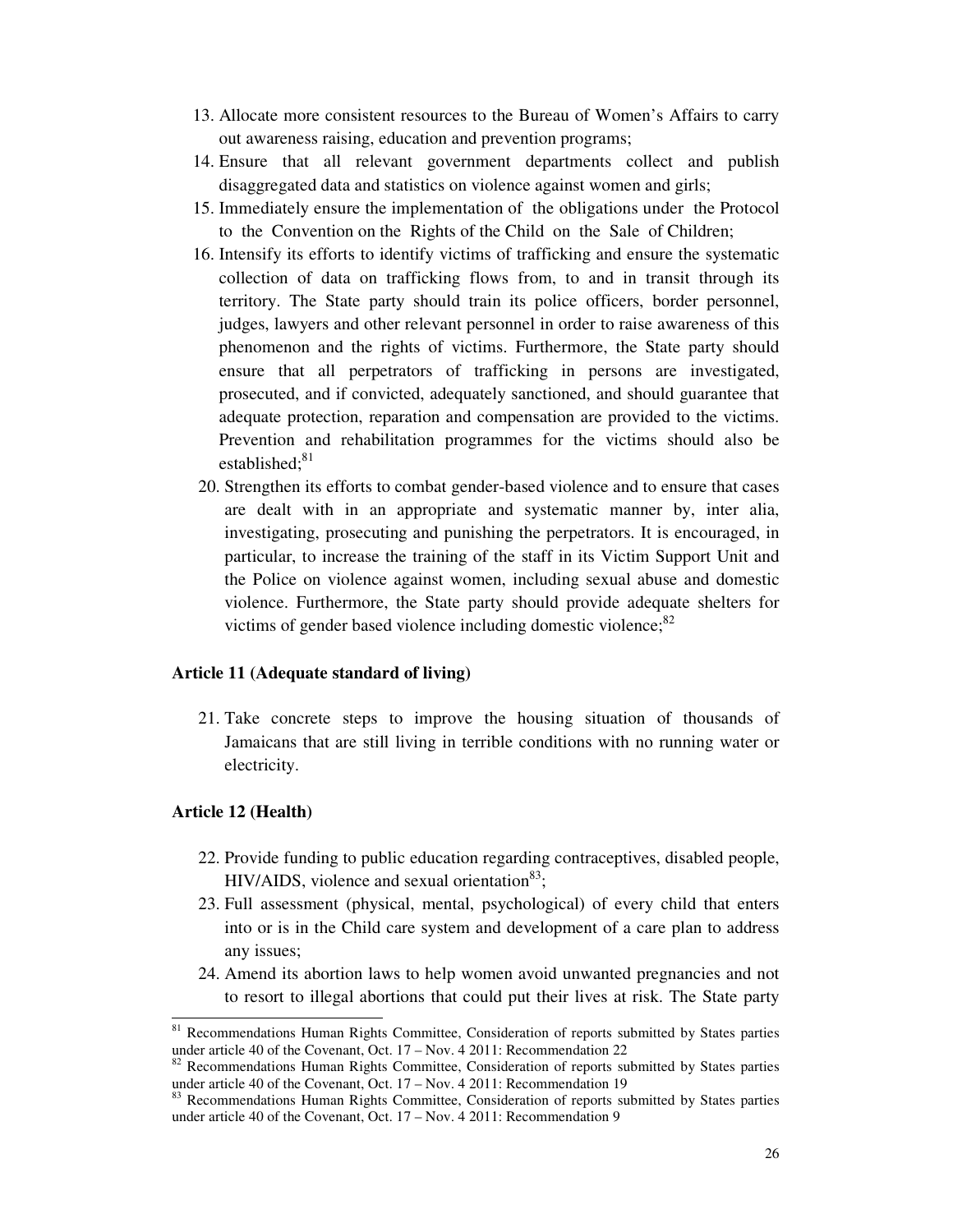should take concrete measures. Furthermore, the State party should ensure that reproductive health services are available and accessible to all women and girls;  $84$ 

#### **Article 13 and 14 (Education)**

- 25. Allocate more resources to the education system;
- 26. Take practical steps to put an end to corporal punishment in all settings by passing the bill that seeks to repeal the Flogging Regulations Act and the relevant provisions of the Crime (Prevention of) Act. The State party should encourage non-violent forms of discipline as alternatives to corporal punishment, and should conduct public information campaigns to raise awareness about its harmful effects.<sup>85</sup>

<sup>&</sup>lt;sup>84</sup> Recommendations Human Rights Committee, Consideration of reports submitted by States parties under article 40 of the Covenant, Oct. 17 – Nov. 4 2011: Recommendation 14; Abortion Policy Review Advisory Group. (2007). Final Report. Available via:

http://www.japarliament.gov.jm/attachments/375\_Abortion%20Policy%20Review%20Advisory% 20Group%20Final%20Report.pdf

<sup>85</sup> Recommendations Human Rights Committee, Consideration of reports submitted by States parties under article 40 of the Covenant, Oct. 17 – Nov. 4 2011: Recommendation 20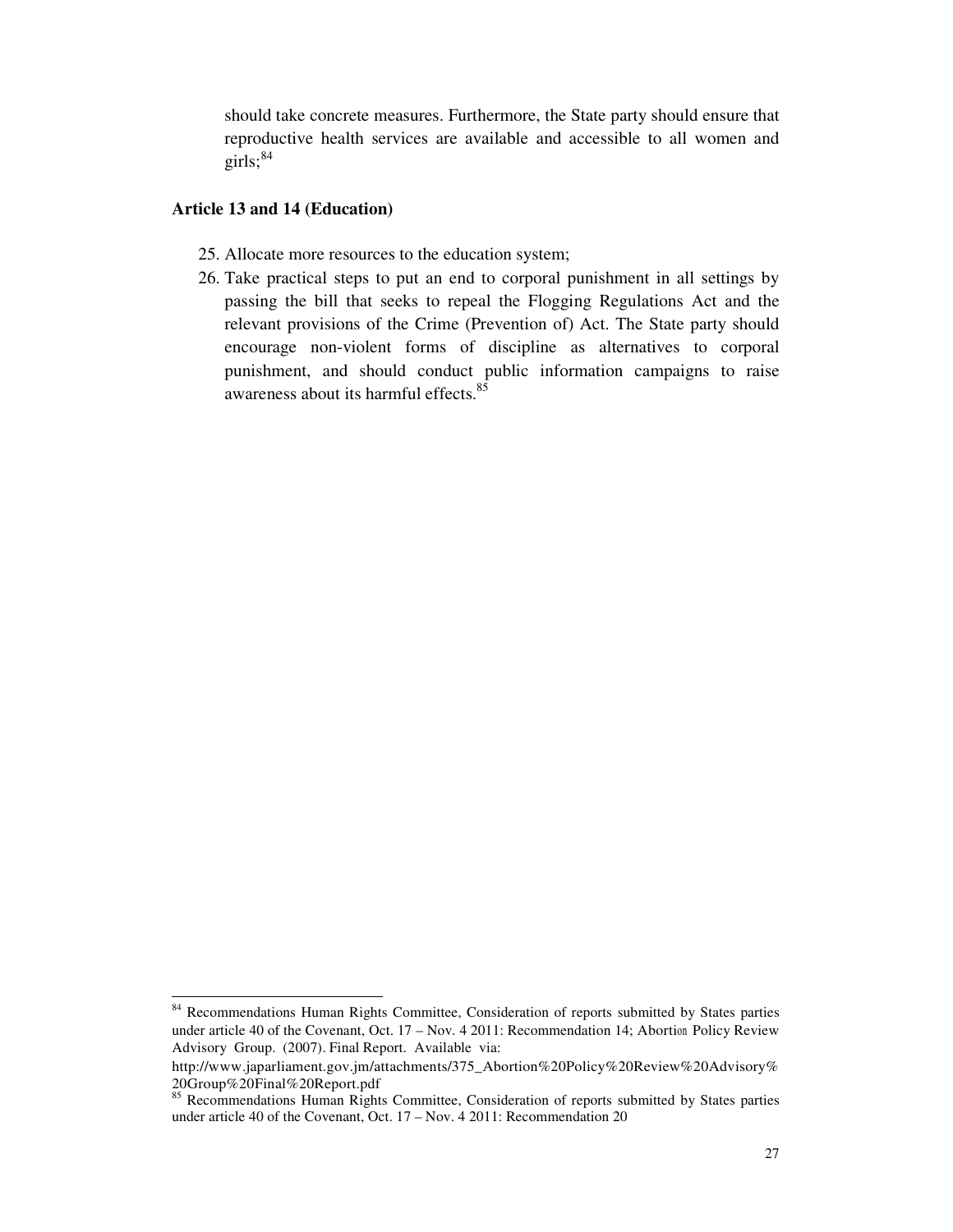## **VI. List of Questions**

#### **Legal Framework**

- 1. Please provide information on the availability of remedies for individuals claiming violations of their rights contained in the Constitution and the Covenant. Please provide information of the access to justice for people that are vulnerable and economically challenged.
- 2. Please indicate if Jamaica has any intentions on signing and ratifying the Optional Protocol to the International Covenant on Economic, Social and Cultural Rights

#### **Article 6 (Right to work)**

- 1. The current statistics show that there is an alarming high rate of unemployment among youth. What are the concrete measures that will be taken to improve the labor market besides the *Youth Entrepreneurship Program*
- 2. What are the concrete steps that will be taken in order to stop the fact that for years, it is mostly women that are unemployed and they have in positions that less remunerated?

#### **Article 7 (Conditions of work)**

- 3. Please provide information on the implementation of the National Gender Policy and the impact in improving the status of women.
- 4. There is currently no legal protection regarding sexual harassment. What are the concrete steps taken to eliminate all forms of sexual harassment and to pass a bill in that effect?
- 5. What are the concrete steps that will be taken and resources that will be provided to protect disable people and to include them in work places?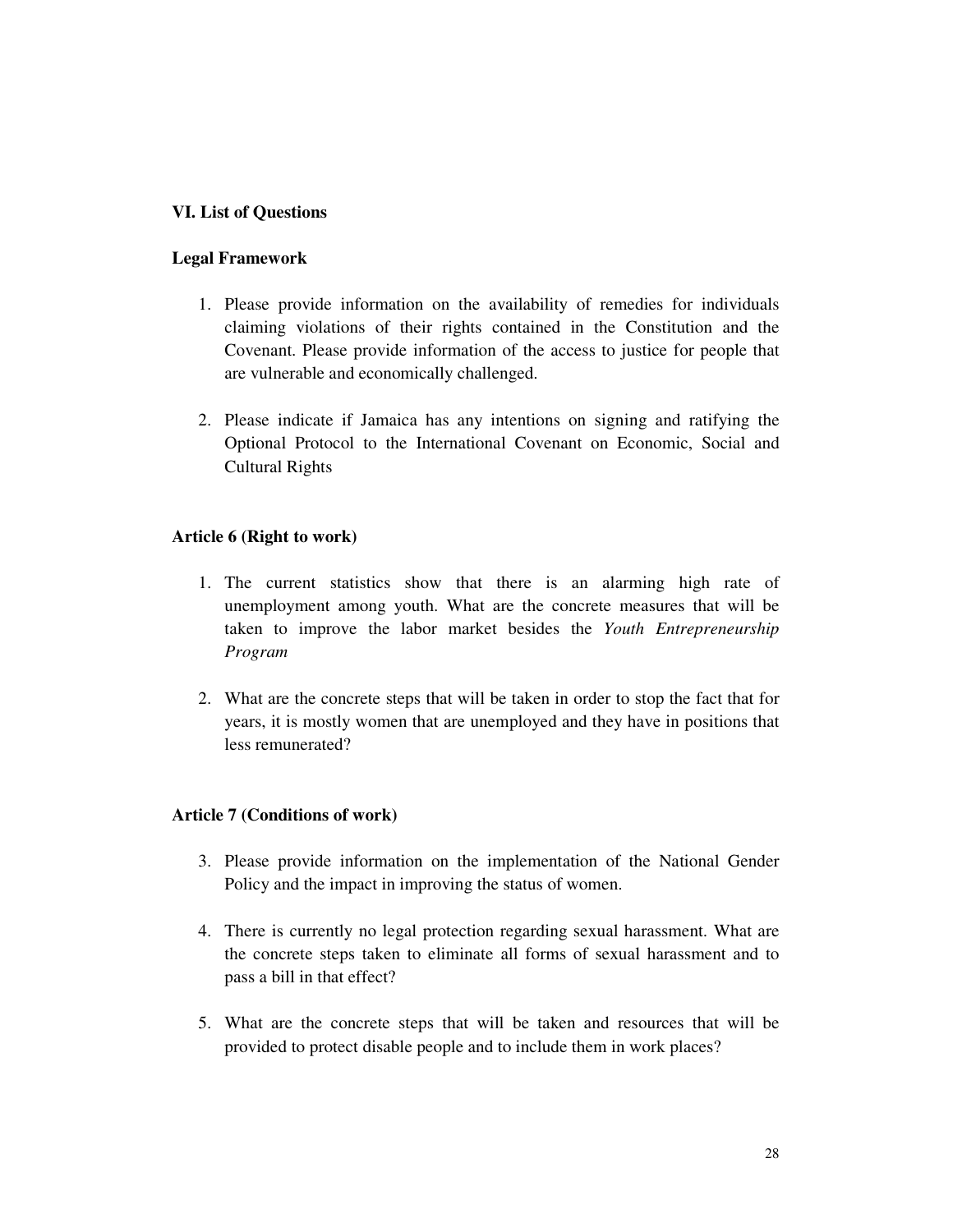6. What are the concrete steps and resources that are being aloud to combat the persistent problem of child labor?

#### **Article 9 (Social security)**

7. Please provide the concrete steps that are taken to assure that social security protects the ones that are socially and economically disadvantage?

## **Article 10 (Protection of the family)**

- 8. Please indicate if you intend to revise the definition adopted by the Charter of Fundamental Rights and Freedoms to include sexual orientation, disabilities and gender identity as illegitimate grounds for discrimination.
- 9. There is currently only one (1) women's shelter in Jamaica and it has limited space and resources. What are the concrete measures and resources that are planed to be given to built other women shelters across the country?
- 10. What are the current resources people and budget that are offered to combat traffic of people?
- 11. What are the current resources people and budget that are offered to address the proliferation of sex tourism, especially the young girls that are forced into it?
- 12. There is a high incidence of sexual violence against women and girls in Jamaica. We are very concerned about sexual violence especially affecting young children in spaces where they should be protected such as at schools, State homes, buses, etc. Please provide information on the concrete measures and resources to combat all forms of violence, to promote reporting to the police and to investigate cases of sexual violence including rape, prosecute perpetrators and punish with appropriate penalties.
- 13. Please indicate if there is a provision that stipulates that fathers are entitled to paternity leave
- 14. Please indicate how many people work for the Office of the Children's Advocate
- 15. Please indicate if there is a sex offender registry